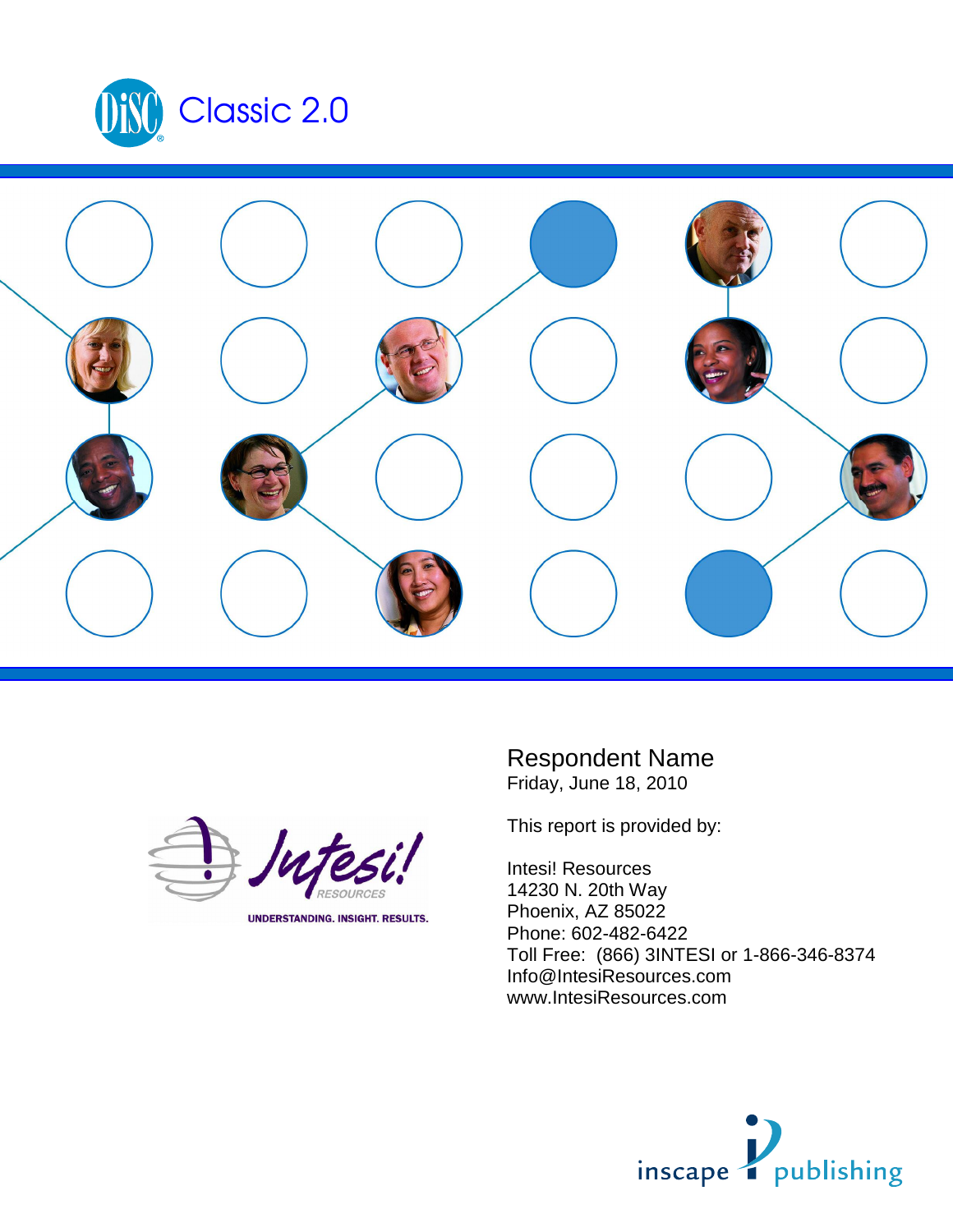

Welcome! You've just completed the first step of DiSC<sup>®</sup> Classic. You are now on your way toward increased self-awareness and personal effectiveness.

Your report is organized into four main sections:

**Section I** is devoted entirely to you and your unique behavioral style based on your responses to DiSC Classic. First you will see your DiSC Graph, the basis of your feedback. Then, in Stage 1, you will learn about your Highest DiSC Dimension and your tendencies, needs, preferred environment, and strategies for effectiveness. In Stage 2 you'll be able to explore your Intensity Index to become more aware of your potential strengths and weaknesses. Stage 3 will help you discover how your D, i, S, and C dimensions combine to form your unique Classical Profile Pattern.

**Section II** covers the DiSC model and descriptions of the four DiSC Dimensions with corresponding tendencies, needs, preferred environments, and effectiveness strategies for each.

**Section III** overviews all 15 Classical Profile Patterns.

**Section IV** provides the scoring and data analysis behind your report.

As you read your report, please keep in mind that no dimension or pattern in DISC Classic is better or worse than another and there are no right or wrong answers. Rather, the report shows your unique responses to your environment. You may want to read your report through once, then use a pen or highlighter to customize the results by crossing out any statements that don't apply and highlighting all those that do.

Now, let's get started.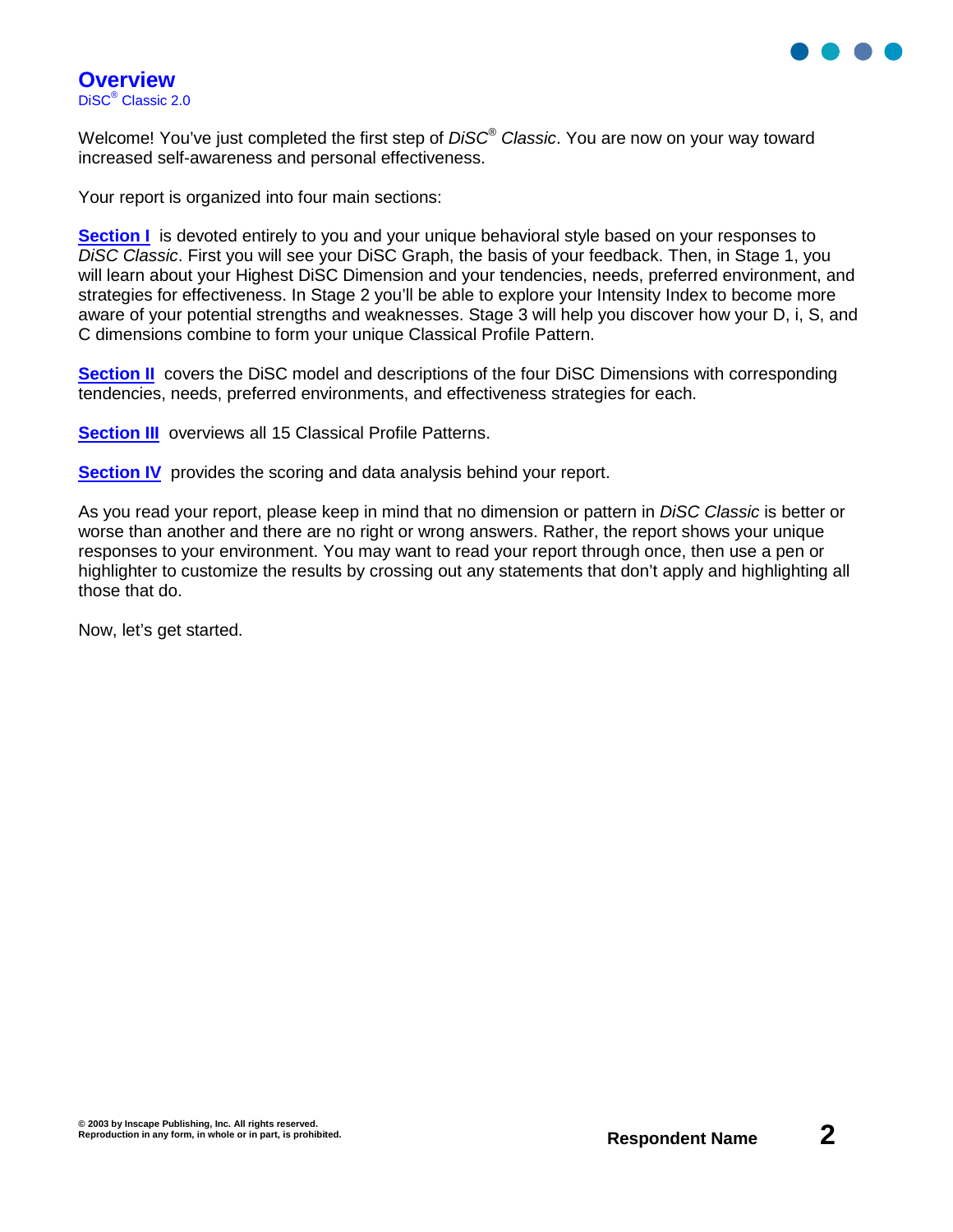

**Your DiSC® Graph Section I** DiSC<sup>®</sup> Classic 2.0

Below is your DiSC<sup>®</sup> Graph, which shows your scores on each of the DiSC dimensions based on your responses. Each of the following interpretation stages is based on these scores. Read on to learn about your highest DiSC dimension(s), your potential strengths and weaknesses, and your Classical Profile Pattern.

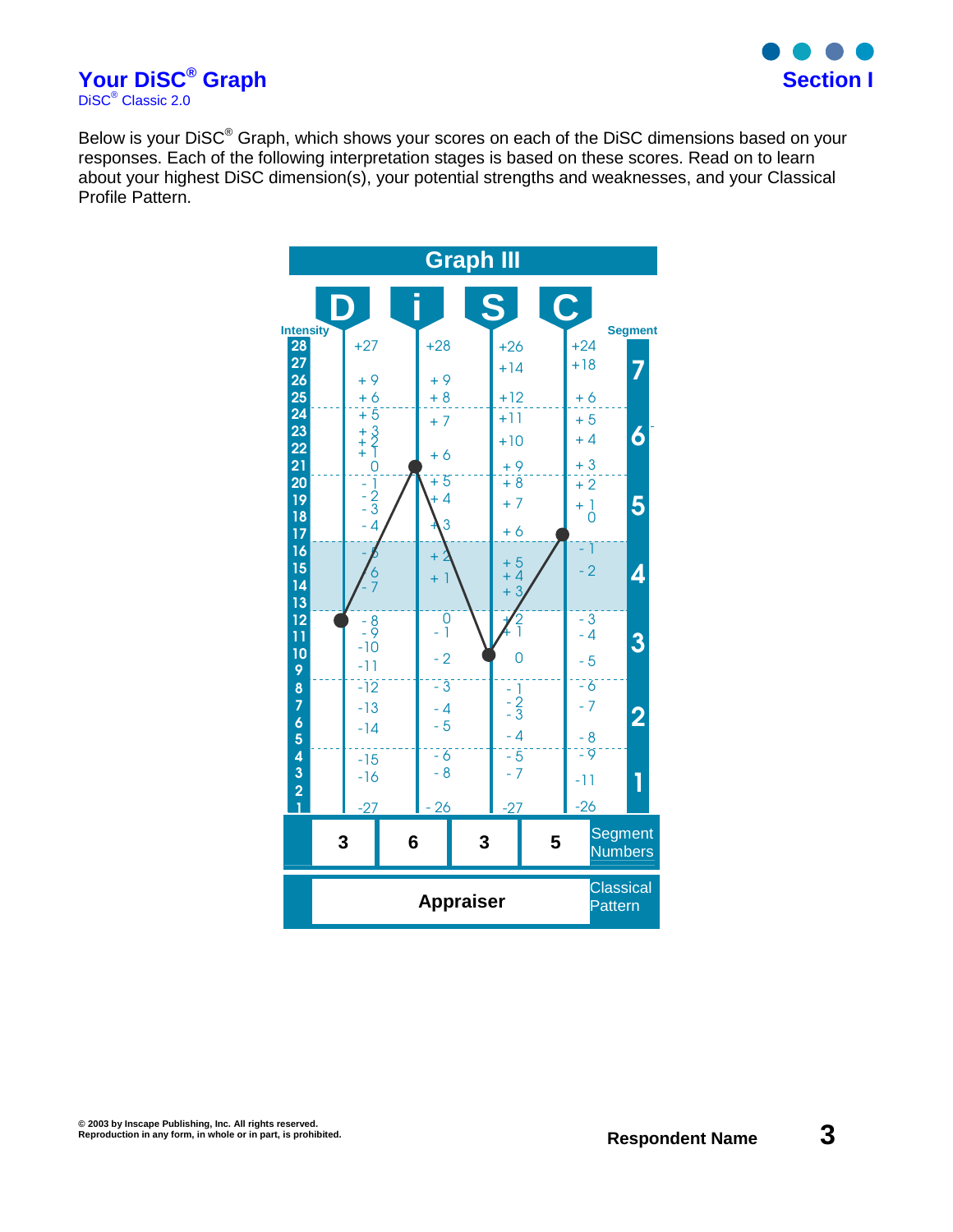#### **Stage I: Your Highest DiSC Dimension Section I** DiSC<sup>®</sup> Classic 2.0



Respondent, your highest dimension(s) - based on your responses to your perceptions of the environment and the amount of control you feel you have in that environment - is Influence (i). Read the description of Influence and see how it fits with the way you see yourself. Then read about the other dimensions on page 14 to become familiar with them.

#### **Influence (i)**

Respondent, you are high in the Influence dimension. As a result, you are likely to be focused on shaping your environment by influencing or persuading others.

Those who are strong in Influence ("high i's") seek contact with all types of people and enjoy making favorable impressions. They often look for opportunities to generate enthusiasm and gain popularity. People high in Influence accomplish goals through others, and social recognition is an important factor in that equation. Their decision-making style is more often than not based on "gut feel" rather than facts and figures.

High i's require freedom of expression and steer clear of too much detail or control. Outside of the workplace, high i's typically enjoy participating in group activities where they can meet new people and cultivate a wide range of friendships. They pride themselves on their ability to articulate their ideas, and they enjoy engaging others in conversation.

Being adept at dealing with people, high i's can find complementary skills in those individuals who are better at dealing with tasks. People high in Influence have little difficulty pitching their ideas to others. But it's helpful if they have others to help them support their proposals with facts and data, as well as to develop a systematic, logical approach that will help them stay on task and follow through once the project gets going.

Those high in Influence should strive to set priorities and deadlines for themselves, and be firm in holding others accountable to shared deadlines. They also need to focus on making objective decisions. When managing others, high i's are sometimes concerned about respecting others' freedoms and may intentionally take a hands-off approach so that individuals have plenty of room to create. They may run the risk of being seen as unresponsive to their employees' needs. It would benefit them to take a slightly more proactive approach and offer realistic feedback as needed. It's unlikely that such an approach will adversely affect the good will already established.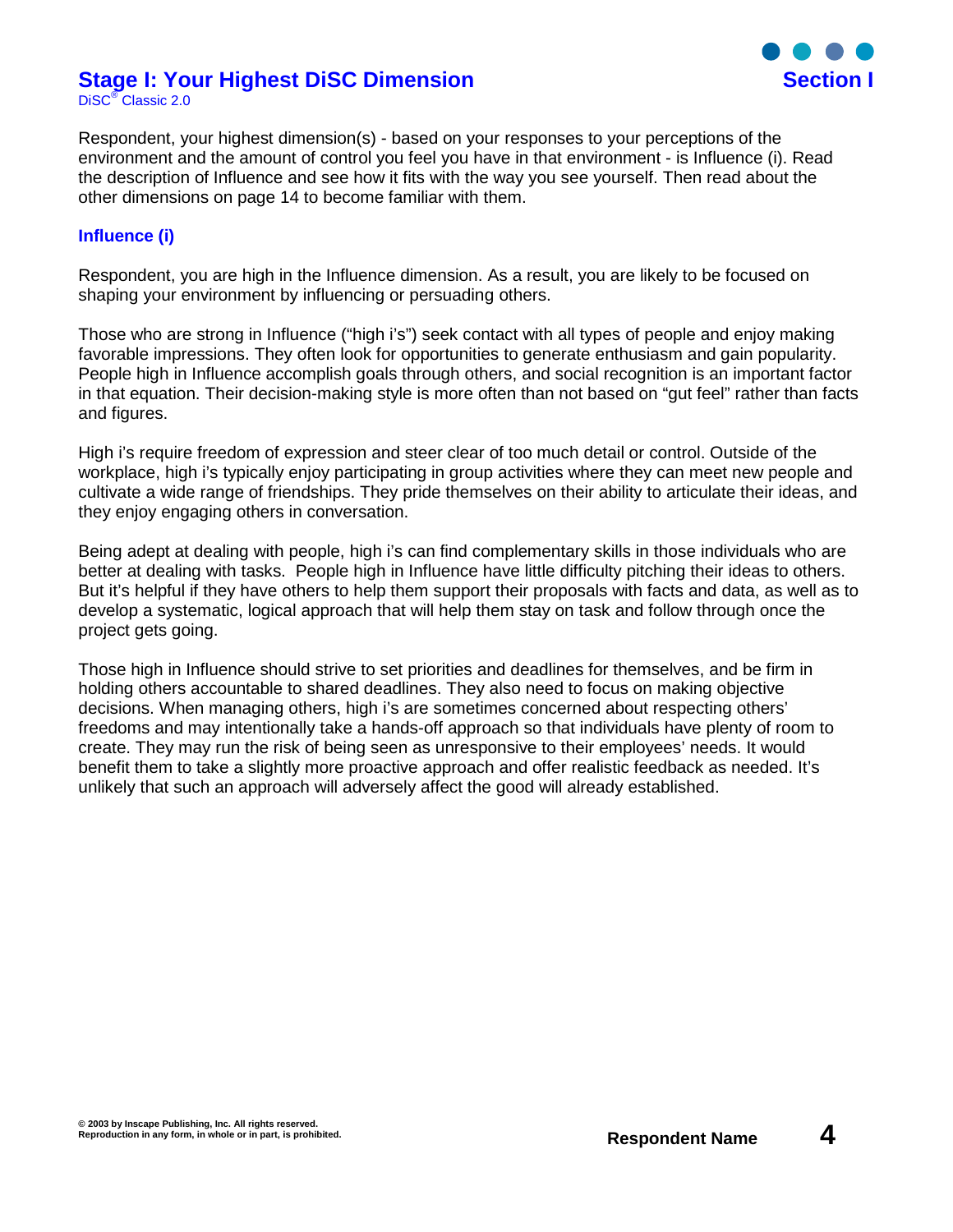

### **Stage II: Your Intensity Index Stage II: Your Intensity Index Section I**

DiSC<sup>®</sup> Classic 2.0

Each of us has a set of strengths that make us unique and valuable, and we like to be acknowledged for our strengths, as well as feel effective in our environment. However, any strength, when used excessively or inappropriately, can be perceived as a weakness. Read over the highlighted words in the four columns below. These are the adjectives that describe High, Medium, and Low behavior for each dimension. Then turn the page to learn more about your Intensity Index and how you can become more aware of your potential strengths and weaknesses.

| D                     | i<br>S               |                          | C                 |  |  |
|-----------------------|----------------------|--------------------------|-------------------|--|--|
| egocentric            | 28                   | 28 passive               | 28                |  |  |
| 28                    | enthusiastic         |                          | perfectionist     |  |  |
| 27                    | 27                   | 27 patient               | 27                |  |  |
| direct                | gregarious           |                          | accurate          |  |  |
| daring                | persuasive           | 26 loyal                 | fact-finder       |  |  |
| 26                    | 26                   |                          | 26                |  |  |
| domineering           | impulsive            | 25 predictable           | diplomatic        |  |  |
| 25                    | 25                   |                          | 25                |  |  |
| demanding             | emotional            | 24 team-person           | systematic        |  |  |
| 24                    | 24                   |                          | 24                |  |  |
| forceful              | 23                   | 23 serene                | 23                |  |  |
| 23                    | self-promoting       |                          | conventional      |  |  |
| risk-taker            | 22                   | 22 possessive            | 22                |  |  |
| 22                    | trusting             |                          | courteous         |  |  |
| 21                    | 21                   | 21 complacent            | 21                |  |  |
| adventuresome         | <b>influential</b>   |                          | careful           |  |  |
| 20                    | 20                   | 20                       | 20                |  |  |
| decisive              | pleasant             | inactive                 | restrained        |  |  |
| 19                    | sociable             | 19 relaxed               | high standards    |  |  |
| inquisitive           | 19                   |                          | 19                |  |  |
| self-assured          | 18                   | 18 nondemonstrative      | analytical        |  |  |
| 18                    | generous             |                          | 18                |  |  |
| competitive           | 17                   | 17 deliberate            | sensitive         |  |  |
| 17                    | poised               |                          | 17                |  |  |
| 16                    | 16                   | 16 amiable               | 16                |  |  |
| quick                 | charming             |                          | mature            |  |  |
| self-reliant          | confident            | 15 stable                | evasive           |  |  |
| 15                    | 15                   |                          | 15                |  |  |
| calculated risk-taker | convincing           | 14 mobile                | "own person"      |  |  |
| 14                    | 14                   |                          | 14                |  |  |
| 13<br>self-critical   | 13<br>observing      | 13 outgoing              | 13 self-righteous |  |  |
| unassuming<br>12.     | discriminating<br>12 | 12 alert                 | 12 opinionated    |  |  |
| self-effacing         | reflective           | 11 <sub>1</sub>          | persistent        |  |  |
| 11                    | 11                   | eager                    | 11                |  |  |
| realistic             | 10                   | 10 critical              | independent       |  |  |
| 10                    | factual              |                          | 10                |  |  |
| 9                     | 9                    | 9                        | 9                 |  |  |
| weighs pros and cons  | logical              | discontented             | rigid             |  |  |
| 8                     | 8                    | 8                        | 8                 |  |  |
| meek                  | controlled           | fidgety                  | firm              |  |  |
| 7                     | 7                    | impetuous                | 7                 |  |  |
| conservative          | retiring             | 7                        | stubborn          |  |  |
| 6                     | 6                    | 6                        | 6                 |  |  |
| peaceful              | suspicious           | restless                 | arbitrary         |  |  |
| 5                     | 5                    | change-oriented          | rebellious        |  |  |
| mild                  | pessimistic          | 5                        | 5                 |  |  |
| 4                     | 4                    | fault-finding            | defiant           |  |  |
| quiet                 | aloof                | 4                        | 4                 |  |  |
| 3                     | 3                    | 3                        | 3                 |  |  |
| unsure                | withdrawn            | spontaneous              | obstinate         |  |  |
| 2                     | 2                    | 2                        | 2                 |  |  |
| dependent             | self-conscious       | frustrated by status quo | tactless          |  |  |
| 1                     | 1                    | 1                        | 1                 |  |  |
| modest                | reticent             | active                   | sarcastic         |  |  |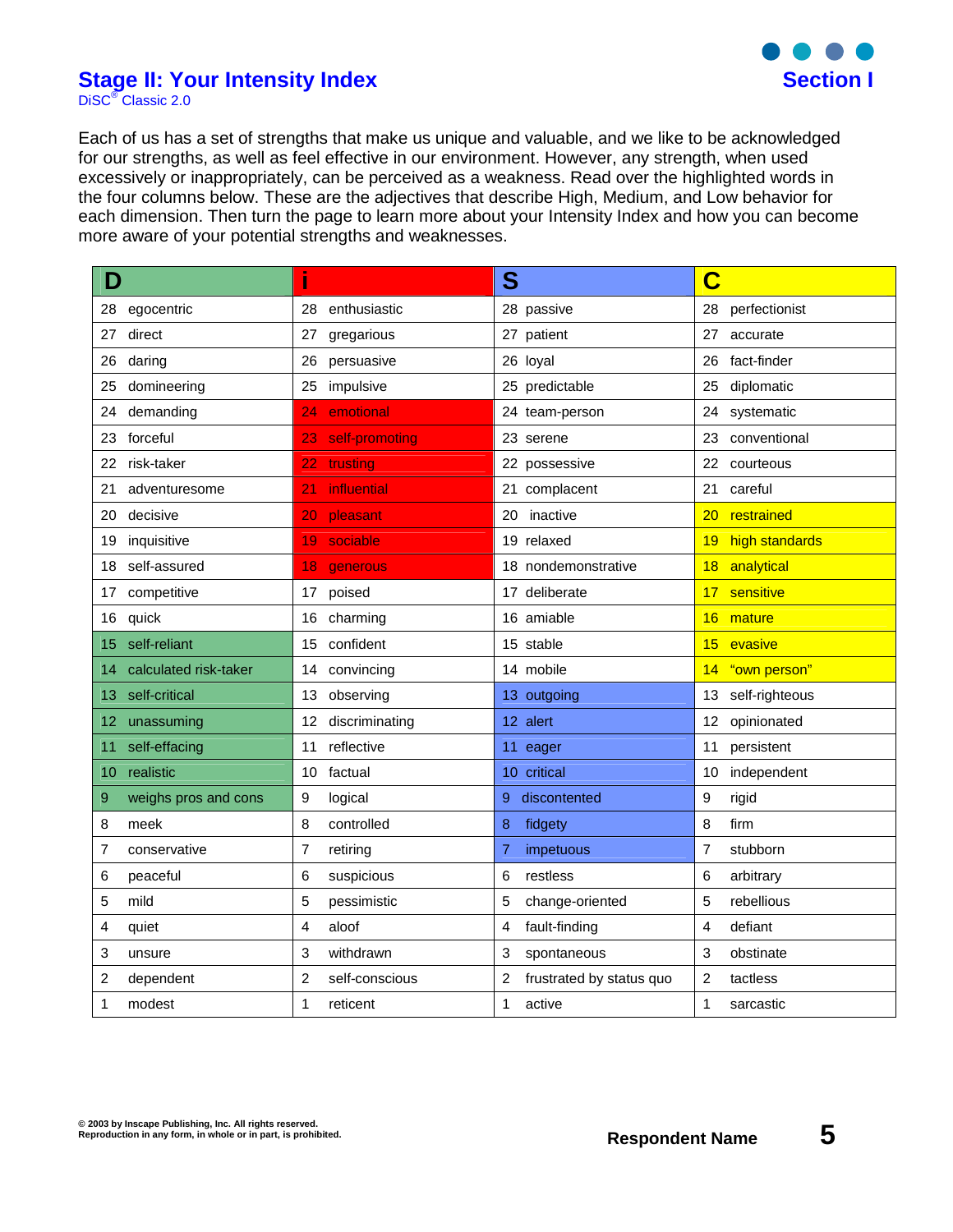# **Stage II: Your Intensity Index Section I**

DiSC® Classic 2.0



On the next four pages are explanations of the words that indicate your level of intensity for each DiSC® dimension.

### **D Dimension**

People with your score on the D Dimension may be generally described by the following adjectives. Circle those that you see as your strengths and highlight potential areas of challenge.

**Self-reliant:** Embracing this trait requires an affinity for independent thinking and a fondness for going it alone when necessary. These habits can produce effective solutions and hone leadership skills. On the other hand, excessive self-reliance can undo a team's bonds and wreck camaraderie.

**Calculated risk-taker:** Wild speculation is usually not for you. In taking calculated risks, you can help prevent disasters and minimize losses; however, the downside is that this tendency can stifle creativity and limit growth.

**Self-critical:** This means that introspection often comes easily for you, and you're not afraid to examine your flaws and shortcomings. Such analysis can yield helpful insights that benefit you and your organization. Take care, however, that you do not become overly critical of yourself and cease to participate, or worse yet, project your condemnation onto others.

**Unassuming:** Usually modest about your abilities, you're not one to call attention to yourself or seek recognition for your accomplishments. This is a quality that others may appreciate when working with you because you're not "high maintenance." However, it's important to speak up every now and then to let others know what you need to be effective.

**Self-effacing:** Somewhat reserved and low-key in your manner, you may sometimes employ wit to alleviate tension when you are working with others. Being too laid-back has its drawbacks, though. It can cause others to not take you seriously and cost you respect among your colleagues.

**Realistic:** When you keep your feet firmly planted on the ground, you often filter out impractical ideas or bizarre suggestions, thus eliminating wasted effort. However, being too pragmatic can provoke mediocrity or uninspired work.

**Weighs pros and cons:** Careful deliberation can produce stellar results. By measuring benefits against their potential costs, you may often pick the best option. But using this skill to excess can lead to indecision and anxiety.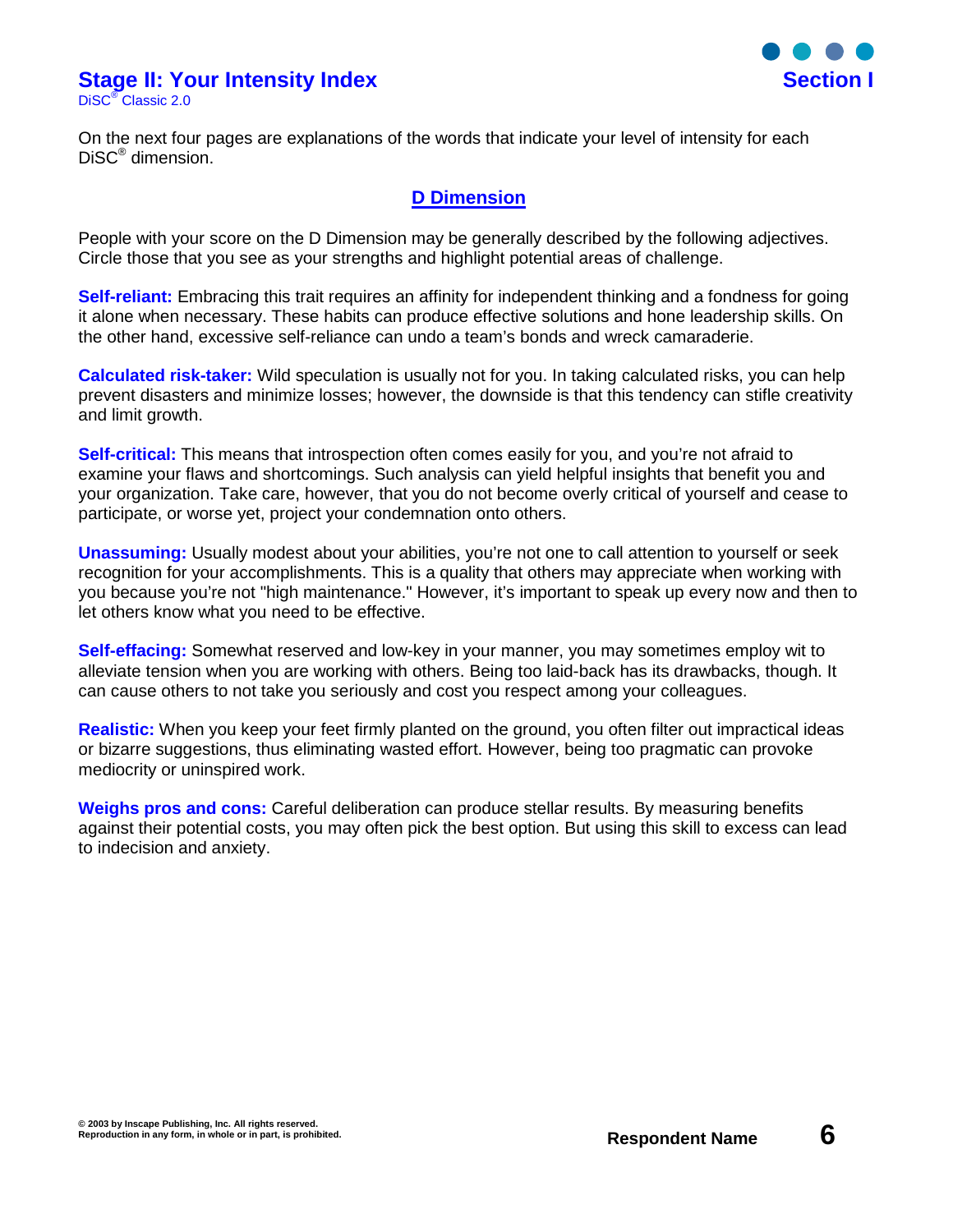

### **i Dimension**

People with your score on the i Dimension may be generally described by the following adjectives. Circle those that you see as your strengths and highlight potential areas of challenge.

**Emotional:** You may generally feel things more acutely than a lot of people and be willing to talk openly about things, which can help others do the same. When overused, however, emotional candor can make others feel uncomfortable or even upset, because they may feel that their boundaries have been violated.

**Self-promoting:** This means that you may inform others about yourself and offer your expertise to the group as often as possible. It is a strength when used to forge communications with others, who won't have to dig for information from you. Be careful not to be conceited, though, because people may start to tune you out.

**Trusting:** Believing in others without hesitation is a refreshing trait, especially when working with those who are more skeptical. Real trust is built from positive experiences. There's such a thing as being too trusting, however, in which case you run the risk of being viewed as naive.

**Influential:** The ability to inspire others and move them to action is a quality found in effective leaders. Having this skill means that you can mentor individuals, or act on their behalf when they aren't able to do so. However, it is important that you also see this as a responsibility to stay truthful and accountable, so that others are not misled or misrepresented.

**Pleasant:** Being cheerful and agreeable are traits that will allow you to fit in almost everywhere and contribute to a shared goal. However, if you never share your real thoughts and opinions for fear of being disagreeable, you run the risk of being perceived as wishy-washy or lacking in substance.

**Sociable:** Not one to shy away from lively interaction with others, you're likely to be found in the center of activities with lots of ideas to share. This is welcome, especially with introverted types who might need you to help them get comfortable in groups. Being sociable is not appropriate, however, when you need to be deadline-oriented or the focus is strictly on the task at hand.

**Generous:** In a work setting, this can mean giving your time and energy without expecting something in return. It's an admirable trait that works well toward achieving a common goal. But you need to conserve your time and energy by saying "no" when there are multiple projects and your name is on all of them.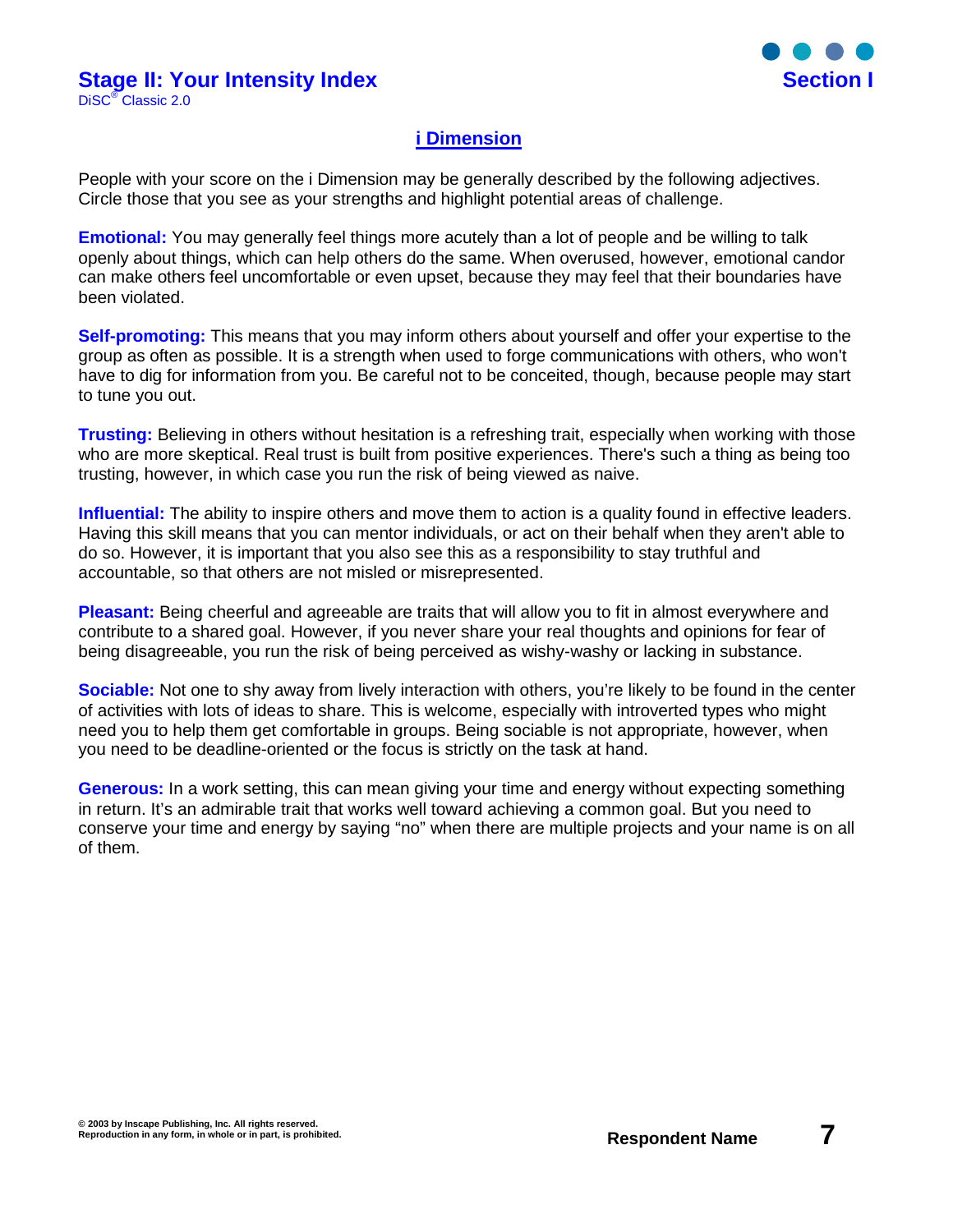

### **S Dimension**

People with your score on the S Dimension may be generally described by the following adjectives. Circle those that you see as your strengths and highlight potential areas of challenge.

**Outgoing:** Being an extrovert can open doors and keep you in the good graces of colleagues. It can also promote a friendly and nurturing atmosphere. The danger is that your jovial presence may prompt others not to take you as seriously as you would like.

**Alert:** It's likely that very few aspects of a problem escape you. By remaining vigilant and aware of what is going on, you may often start troubleshooting before others even see a need for intervention. Of course, you should take care not to become obsessive over minor details.

**Eager:** Your enthusiasm can be contagious. You may even inspire others to action while you create a dynamic environment. But remember that an overeager style can sometimes move you ahead too quickly, compromising quality or forcing you to overlook a key detail.

**Critical:** You may embrace a take-no-prisoners attitude, which serves you and your organization well when brutal honesty is the only way to keep things on track or to filter out misguided projects. However, you should take care that your criticism isn't insensitive to others.

**Discontented:** Feeling discontented can be the impetus for seeking great accomplishments or impressive results. Too much of this element, though, can lead others to see you as merely negative.

**Fidgety:** Multitasking goes hand-in hand with a fidgety nature. This trait can come in handy when balancing many different projects. The downside is that such a predisposition can cause trouble when focusing on one issue at a time.

**Impetuous:** This means that you often decide quickly on a course of action. In a work setting, such decisiveness is welcome when confronting tough issues. However, it can backfire if you make a decision too quickly or before you have all the information you need.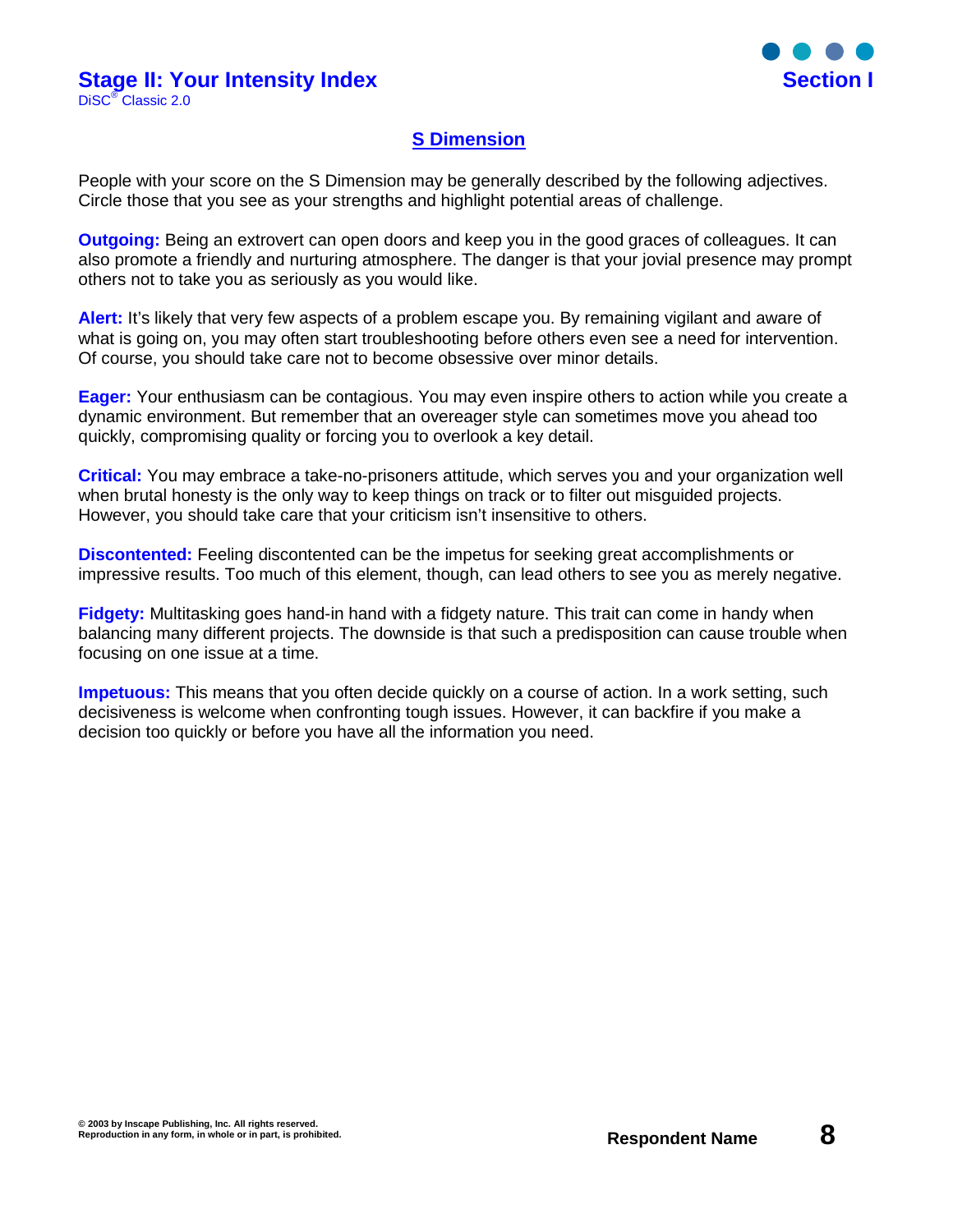

### **C Dimension**

People with your score on the C Dimension may be generally described by the following adjectives. Circle those that you see as your strengths and highlight potential areas of challenge.

**Restrained:** Holding your tongue and refraining from criticism may be your default behavior. By avoiding condemnation, you may encourage openness and innovation. Still, showing too much restraint allows tension to go unresolved between you and your colleagues.

**High standards:** Inferior work or half-hearted efforts often frustrate you, so you may set imposing goals for yourself and others. Such endeavors may inspire you and your colleagues to greater heights. On the other hand, holding onto unrealistically high expectations for performance can cause anxiety and animosity among team members.

**Analytical:** You may approach assignments with a cool logic that calculates every detail or possible outcome. Favoring reason over gut instinct has the advantage of eliminating haphazard solutions. It becomes a drawback, however, when it is allowed to minimize creativity.

**Sensitive:** This trait is a strength when it allows you to get in touch with the intricacies and nuances of a project. It becomes a weakness if you get flustered over petty difficulties or obstacles.

**Mature:** To use your experience and wisdom to solve complex problems is an excellent application of this quality. Bear in mind, however, that reliance on your experience can backfire if you close your mind to new ideas.

**Evasive:** This means that you often stay out of personality conflicts or infighting, which is to your benefit. Being too vague, however, can lead to communication breakdowns or questions about your credibility.

**"Own person":** You may often stand up for yourself and feel confident in expressing your opinions. While these are clear strengths, it is important to remember that even the most independent of people still require positive interactions with others on the job.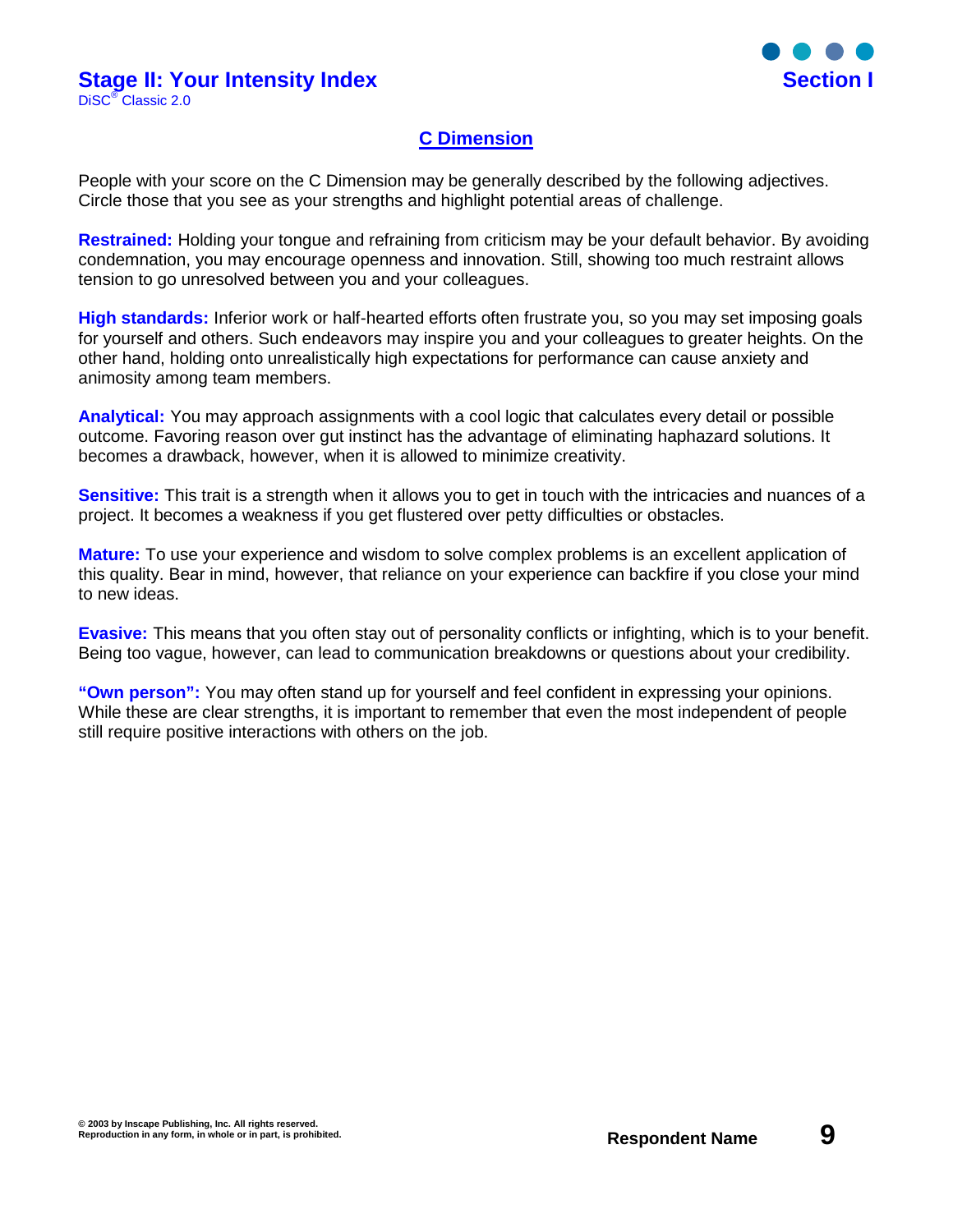#### **Stage III: Your Classical Profile Pattern Section I** DiSC® Classic 2.0



The way in which a person's four dimensions of Dominance, Influence, Steadiness, and Conscientiousness combine creates a profile pattern that is different for each combination. Research has discovered 15 unique patterns that most commonly occur. Additional theoretical and clinical research then helped develop descriptions for each "classical profile" pattern to help individuals understand and describe their styles.

Respondent, your Classical Profile Pattern is the Appraiser Pattern. Please read the description below and highlight those areas that most closely match the way you see yourself.

### **Appraiser Pattern**

### **Respondent's Motivation**

As an Appraiser, Respondent, you may have a strong drive to be successful and appear accomplished. You often want to be appreciated and have your victories acknowledged. So reaching your goals, while important, may not be enough. You may also want success with flair and triumph with style.

You usually find a way to get things done, but you tend to work best when you are part of a wellbalanced team. To persuade others to join your cause, you will patiently explain what you are trying to accomplish and why. You will rarely strong-arm people into helping you. Indeed, you are usually very considerate of others. Your colleagues often view you as assertive, but you tend not to provoke strong negative reactions because you do not usually come across as aggressive or insistent.

In all likelihood, you are a very good critical thinker. This skill melds well with your tendency to employ direct methods to get the results you desire.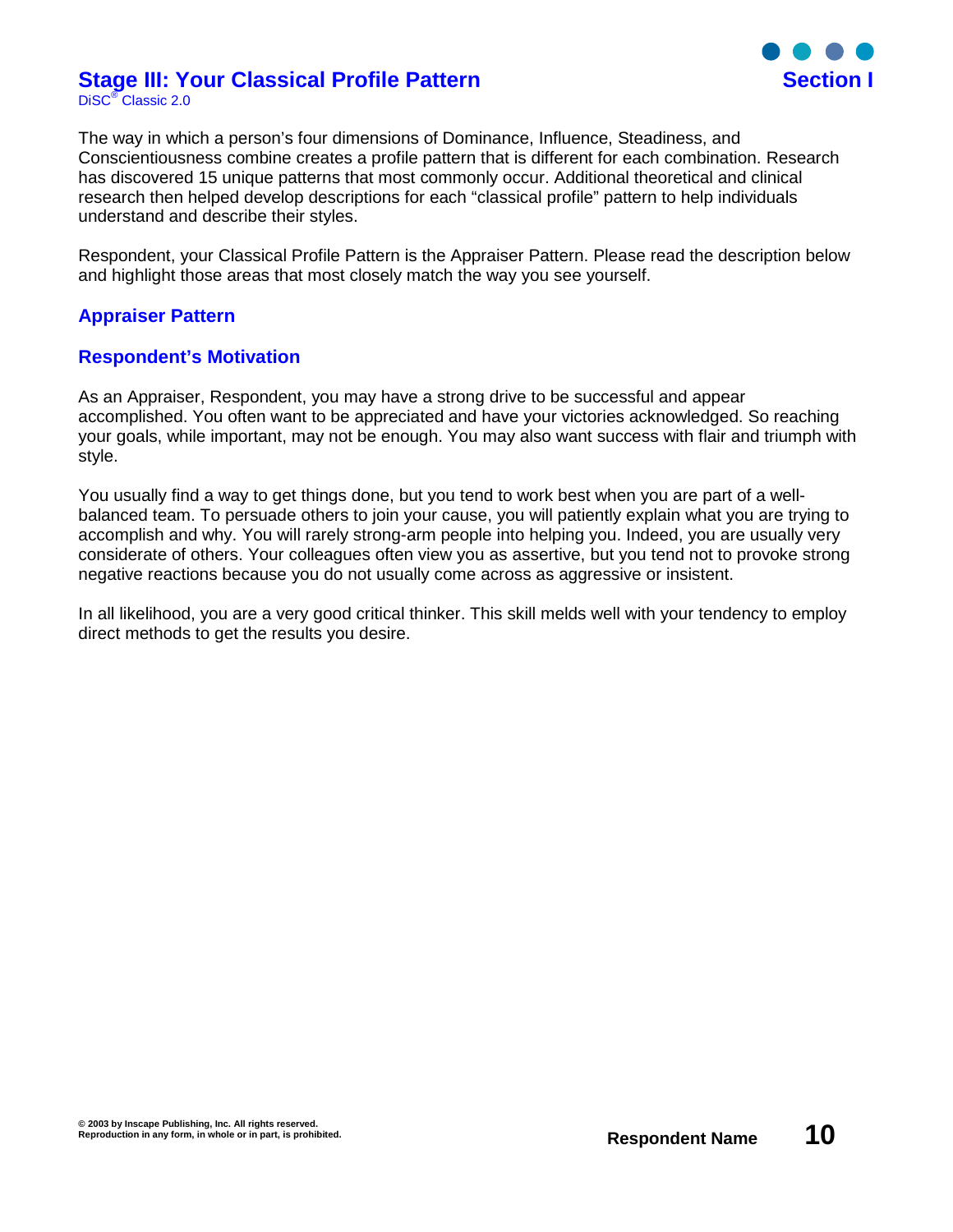#### **Stage III: Your Classical Profile Pattern Section I** DiSC® Classic 2.0



### **Respondent's Work Habits**

It is not uncommon for you to draw up a detailed action plan when you approach a project. You most often focus on methods and procedures, and you probably prefer an orderly system and step-by-step progress toward your goals.

Such an approach does not mean that you ignore subtlety and creativity. In fact, you usually appreciate original thinking, but you love the practical uses of innovation even more. For you, a clever theory often is not good enough, because you want grand ideas to lead to concrete results.

Once a plan is in place, you will usually make sure that everybody is on board. You are unlikely to go around issuing stringent commands or making snippy comments, as the importance of teamwork tends to be of high value to you. Therefore, your strategy will often be to help others visualize the steps and goals of a project. You want your colleagues to feel involved and work together toward impressive accomplishments.

You frequently judge others by their ability to initiate activities. In this way, you may encourage friendly rivalry among team members to keep them focused. You believe that competition is often a great method for bringing out the best in your colleagues.

You tend to be quite competitive yourself, but you seldom get worked up to the point of belligerence or taunting behavior. You are more likely to become restless or impatient if progress stalls. Similarly, if standards are not maintained or if extensive follow-up work is needed, you may let your frustration show.

Under such circumstances, you can become authoritarian or even caustic, especially when giving criticism to your colleagues. However, because you have such a strong drive to succeed and are usually polite at all other times, you will most likely remain a valuable team member.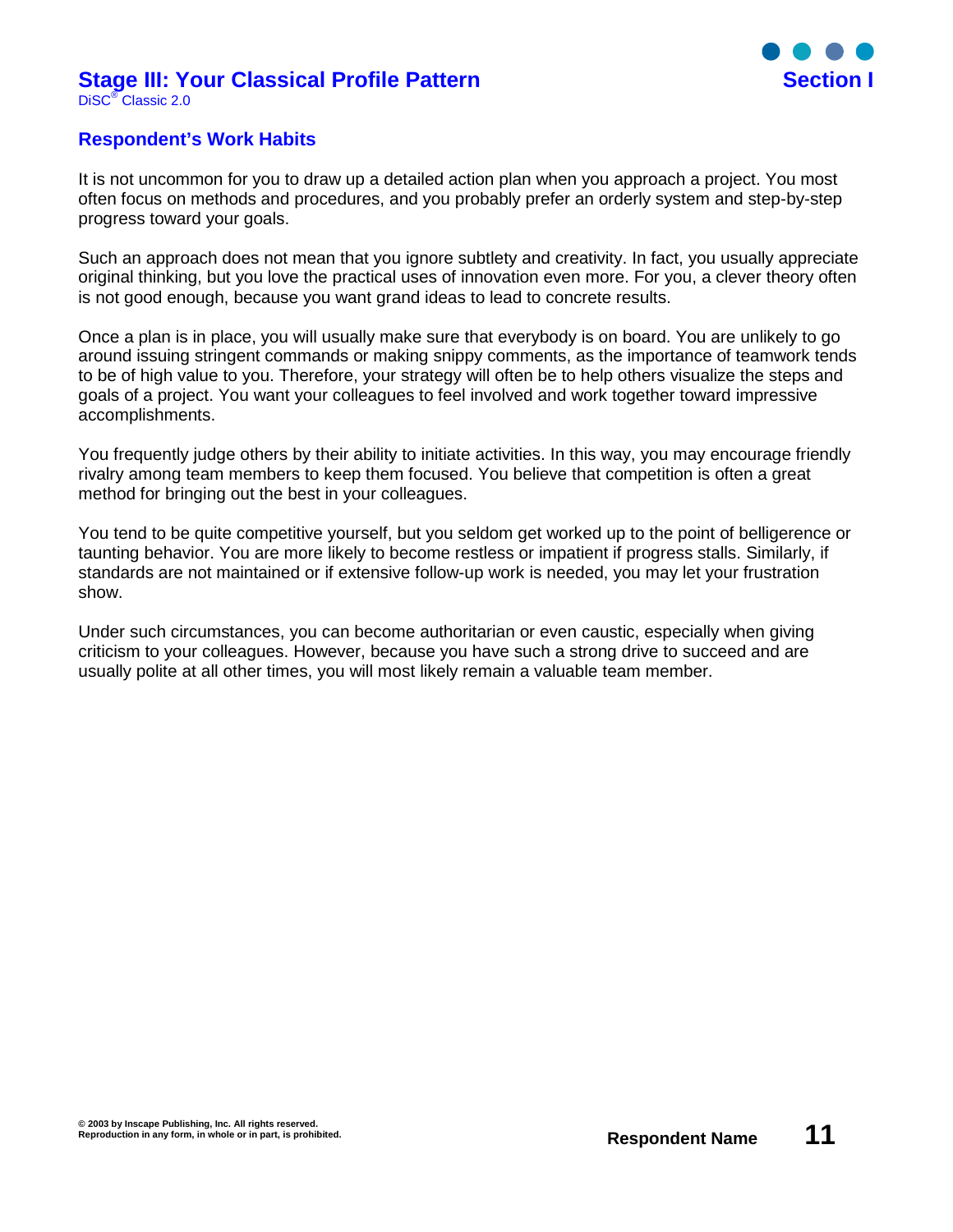#### **Stage III: Your Classical Profile Pattern Section I** DiSC® Classic 2.0



### **Insights for Respondent**

An eagerness to win and a desire to look good are twin factors that tend to drive you onward. Because you are fond of employing teamwork to accomplish your goals, you use courtesy to your advantage, although you do not shy away from being assertive if necessary.

Despite your fondness for a team atmosphere, you probably still crave authority over a project or situation. Ironically, this quest for control would be more successful if you just relaxed a bit. Similarly, you may often indulge your ingenuity to the point that your solutions are more clever than useful. Tempering this drive could increase your productivity, as could maintaining a steady pace rather than engaging in bursts of activity.

Furthermore, you may need to work on individual follow-through. You tend to dislike the necessity of seeing things through to the end, because you often look forward to the next challenge or project before the previous one is finished. However, sticking with an endeavor all the way through can be of great benefit to you.

Because you are likely such a good team player, your lapses in social graces are infrequent. Your chief flaw in this area could be that you may not display empathy when expressing disapproval. You may find it helpful to think through your criticism before issuing it.

You often fear failure, which can take the form of falling short of a project's goals or simply earning the disapproval of others. It may therefore be helpful for you to remember that you can't win them all. Although this may be difficult to admit for someone with such high standards, it may help you focus on those projects that matter most.

Respondent, you tend to be an efficient and considerate person with whom others enjoy collaborating.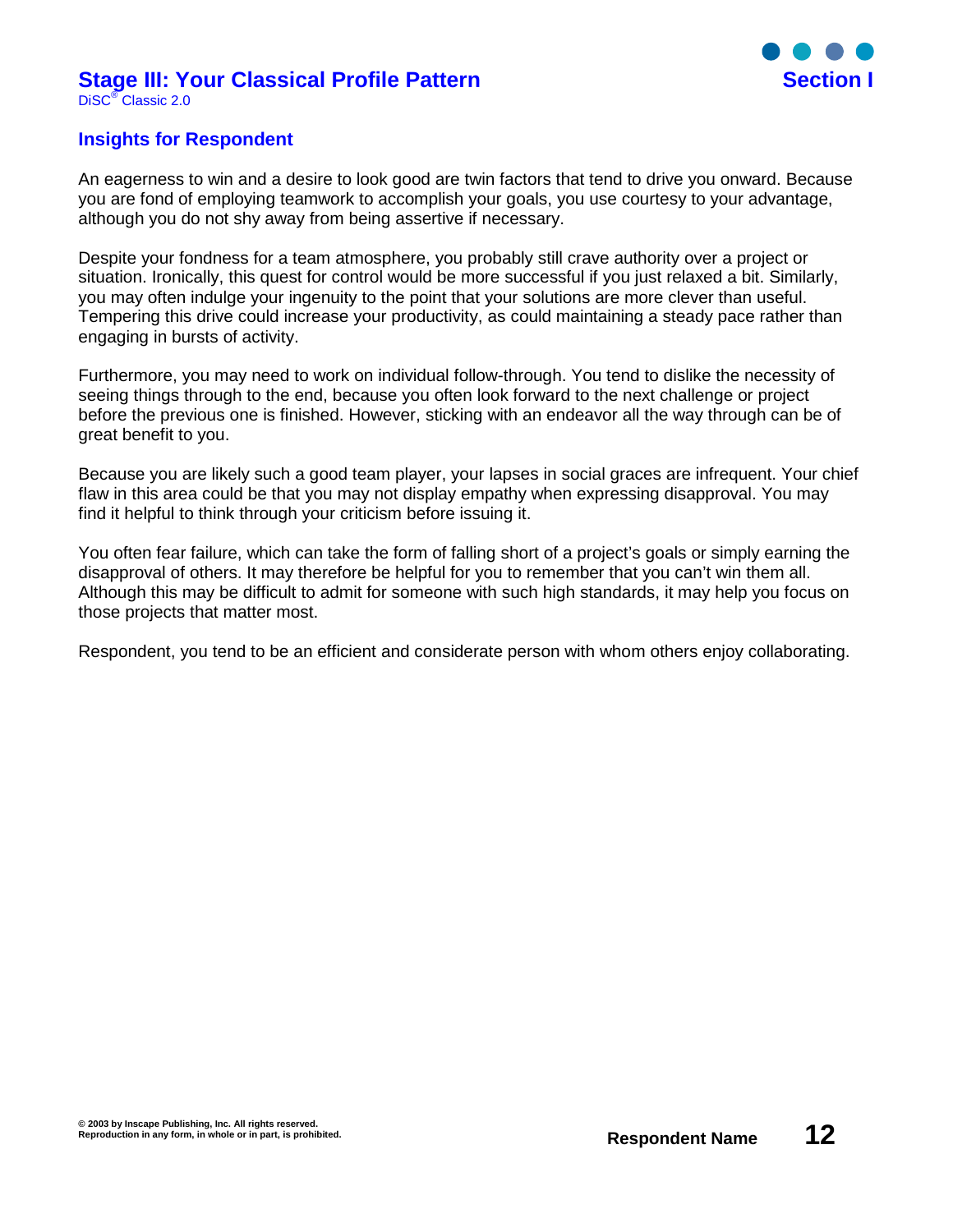

# **The DiSC Model Section II**

DiSC® Classic 2.0

DiSC Classic is based on a four-quadrant model that reliably describes four styles of human behavior: Dominance (D), Influence (i), Steadiness (S), and Conscientiousness (C). Some people fall into one style, others fall into two, and some may fall into three.

How is your DiSC style different from the other DiSC styles? What do you have in common with the other DiSC styles? The DiSC model explained here will help you understand these important questions. In the square below, each DiSC style has something in common with the styles that are next to it. You can see that the C and S styles tend to perceive themselves as less powerful than their environment. That is, they may be more inclined to adapt their surroundings because they feel that they have little direct control over them. On the other hand, the D and i styles tend to perceive themselves as more powerful than their environment. That is, they may be more assertive because they feel they have more control over their surroundings. In addition, the D and C styles tend to perceive their environment as unfavorable (or unwelcoming and resistant), and the i and S styles tend to view their environment as favorable (or friendly and supportive).



Powerful than the Environment

The illustration below elaborates on the DiSC model. It describes the four styles in a way that is more observable and behavioral. You will notice that while the C and S styles are both thoughtful and moderate paced, the D and i styles are more active and fast paced. In addition, the D and C styles tend to be questioning and logic focused, but the i and S styles tend to be more accepting and people focused.

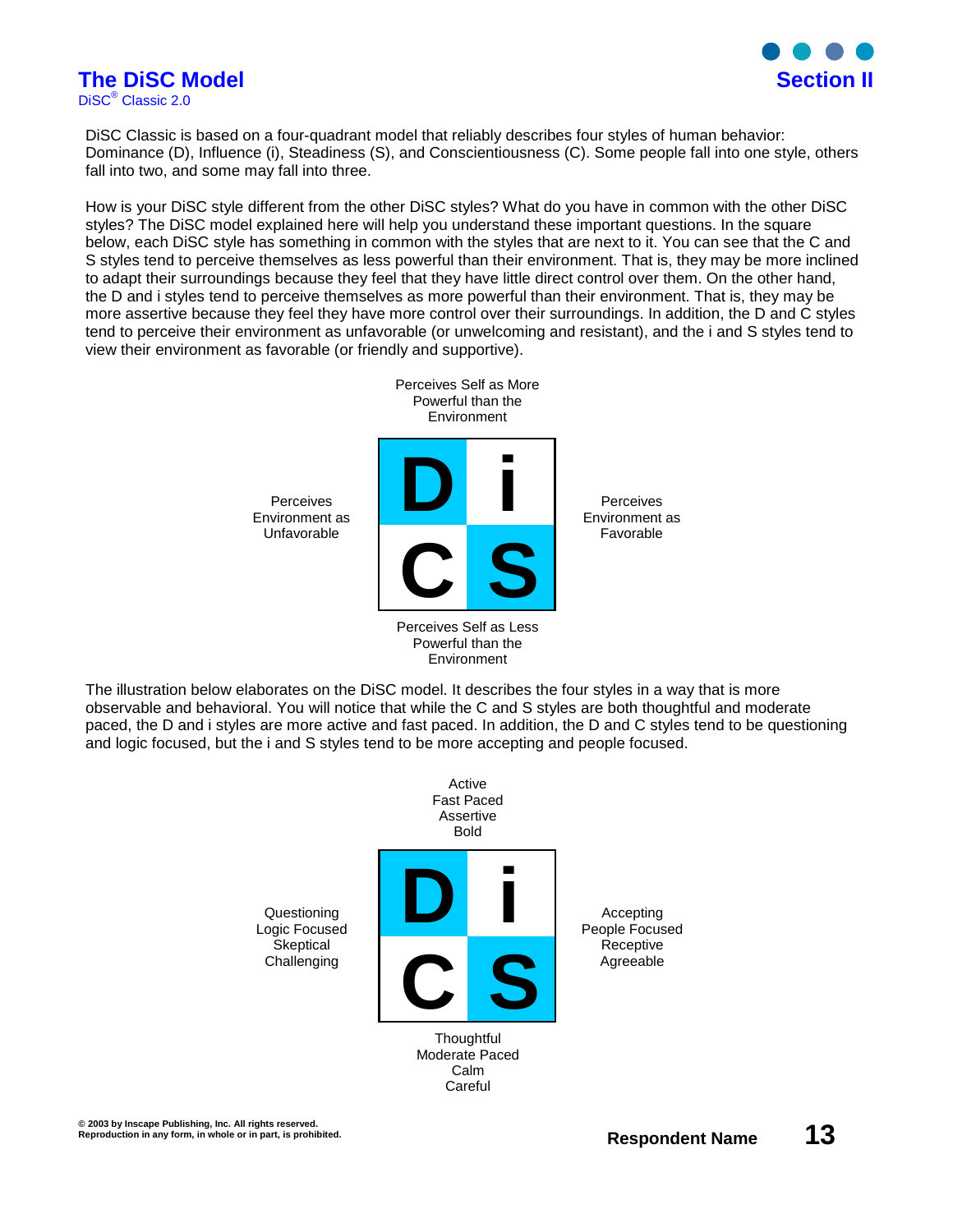## **The DiSC Dimensions Section II**

DiSC<sup>®</sup> Classic 2.0

The table below gives an overview of all four DiSC® dimensions. Read all the dimension descriptions to better understand others who are like and unlike you.

| <b>DOMINANCE</b><br>D                                                                                                                                                                                                                                                                                                                                                                                                                              |                                                                                                                                                                                                                                                                                                                                                                                                              | <b>INFLUENCE</b>                                                                                                                                                                                                                                                                                                                                                                                                   |                                                                                                                                                                                                                                                                                                                                                                                                               |  |  |
|----------------------------------------------------------------------------------------------------------------------------------------------------------------------------------------------------------------------------------------------------------------------------------------------------------------------------------------------------------------------------------------------------------------------------------------------------|--------------------------------------------------------------------------------------------------------------------------------------------------------------------------------------------------------------------------------------------------------------------------------------------------------------------------------------------------------------------------------------------------------------|--------------------------------------------------------------------------------------------------------------------------------------------------------------------------------------------------------------------------------------------------------------------------------------------------------------------------------------------------------------------------------------------------------------------|---------------------------------------------------------------------------------------------------------------------------------------------------------------------------------------------------------------------------------------------------------------------------------------------------------------------------------------------------------------------------------------------------------------|--|--|
| Emphasis is on shaping the environment by<br>overcoming opposition to accomplish results.                                                                                                                                                                                                                                                                                                                                                          |                                                                                                                                                                                                                                                                                                                                                                                                              | Emphasis is on shaping the environment by<br>influencing or persuading others.                                                                                                                                                                                                                                                                                                                                     |                                                                                                                                                                                                                                                                                                                                                                                                               |  |  |
| <b>DESCRIPTION</b><br>This person's tendencies include<br>getting immediate results<br>causing action<br>×<br>×<br>accepting challenges<br>making quick decisions<br>×<br>×<br>questioning the status quo<br>taking authority<br>×<br>managing trouble<br>×<br>solving problems                                                                                                                                                                    | <b>ACTION PLAN</b><br>This person needs others who<br>weigh pros and cons<br>à,<br>calculate risks<br>à,<br>à,<br>use caution<br>à,<br>structure a predictable<br>environment<br>research facts<br>×,<br>٠<br>deliberate before deciding<br>recognize the needs of others<br>×,                                                                                                                              | <b>DESCRIPTION</b><br>This person's tendencies include<br>contacting people<br>٠<br>à,<br>making a favorable impression<br>à,<br>being articulate<br>à,<br>creating a motivational<br>environment<br>generating enthusiasm<br>×,<br>٠<br>entertaining people<br>ä<br>viewing people and situations<br>with optimism<br>٠<br>participating in a group                                                               | <b>ACTION PLAN</b><br>This person needs others who<br>concentrate on the task<br>٠<br>seek facts<br>ä,<br>speak directly<br>à,<br>respect sincerity<br>ä,<br>develop systematic approaches<br>prefer to deal with things instead<br>à,<br>of people<br>à,<br>take a logical approach<br>×.<br>demonstrate individual follow-<br>through                                                                       |  |  |
| This person desires an<br>environment that includes<br>٠<br>power and authority<br>×<br>prestige and challenge<br>opportunities for individual<br>٠<br>accomplishments<br>×<br>wide scope of operations<br>٠<br>direct answers<br>opportunities for advancement<br>×<br>freedom from controls and<br>supervision<br>many new and varied activities                                                                                                 | To be more effective, this person<br>needs<br>à,<br>to receive difficult assignments<br>to understand that they need<br>à,<br>people<br>to base techniques on practical<br>×,<br>experience<br>to receive an occasional shock<br>×,<br>à,<br>to identify with a group<br>to verbalize reasons for<br>à,<br>conclusions<br>to be aware of existing<br>×,<br>sanctions<br>to pace self and to relax more<br>×, | This person desires an<br>environment that includes<br>à,<br>popularity, social recognition<br>i.<br>public recognition of ability<br>à,<br>freedom of expression<br>×<br>group activities outside of the<br>job<br>à,<br>democratic relationships<br>ä<br>freedom from control and detail<br>à,<br>opportunities to verbalize<br>proposals<br>coaching and counseling<br>×,<br>ä,<br>favorable working conditions | To be more effective, this<br>person needs<br>to control time, if D or S is low<br>à,<br>to make objective decisions<br>to use hands-on management<br>٠<br>٠<br>to be more realistic appraising<br>others<br>٠<br>to make priorities and deadlines<br>to be more firm with others, if D is<br>à,<br>low                                                                                                       |  |  |
| <b>CONSCIENTIOUSNESS</b><br>$\mathbf{C}$                                                                                                                                                                                                                                                                                                                                                                                                           |                                                                                                                                                                                                                                                                                                                                                                                                              | <b>STEADINESS</b><br><sub>S</sub>                                                                                                                                                                                                                                                                                                                                                                                  |                                                                                                                                                                                                                                                                                                                                                                                                               |  |  |
| Emphasis is on working conscientiously within<br>existing circumstances to ensure quality and accuracy.                                                                                                                                                                                                                                                                                                                                            |                                                                                                                                                                                                                                                                                                                                                                                                              | Emphasis is on cooperating with others within existing<br>circumstances to carry out the task.                                                                                                                                                                                                                                                                                                                     |                                                                                                                                                                                                                                                                                                                                                                                                               |  |  |
| <b>DESCRIPTION</b><br>This person's tendencies include<br>adhering to key directives and<br>٠<br>standards<br>concentrating on key details<br>×<br>thinking analytically, weighing<br>٠<br>pros and cons<br>being diplomatic with people<br>٠<br>using subtle or indirect<br>٠<br>approaches to conflict<br>checking for accuracy<br>٠<br>×<br>analyzing performance critically<br>using a systematic approach to<br>×<br>situations or activities | <b>ACTION PLAN</b><br>This person needs others who<br>delegate important tasks<br>٠<br>ä,<br>make quick decisions<br>use policies only as guidelines<br>à,<br>ä,<br>compromise with the opposition<br>ä<br>state unpopular positions<br>initiate and facilitate<br>à,<br>discussions<br>×,<br>encourage teamwork                                                                                             | <b>DESCRIPTION</b><br>This person's tendencies include<br>performing in a consistent,<br>×,<br>predictable manner<br>٠<br>demonstrating patience<br>×<br>developing specialized skills<br>ä<br>helping others<br>showing loyalty<br>٠<br>à,<br>being a good listener<br>ä<br>handling excited people<br>×<br>creating a stable, harmonious<br>work environment                                                     | <b>ACTION PLAN</b><br>This person needs others who<br>react quickly to unexpected<br>٠<br>change<br>stretch toward the challenges of<br>٠<br>accepted tasks<br>become involved in more than one<br>×,<br>thing<br>are self-promoting<br>×,<br>à,<br>apply pressure on others<br>work comfortably in an<br>٠<br>unpredictable environment<br>٠<br>help prioritize work<br>×<br>are flexible in work procedures |  |  |
| This person desires an<br>environment that includes<br>clearly defined performance<br>٠<br>expectations<br>values on quality and accuracy<br>×<br>reserved, business-like<br>٠<br>atmosphere<br>opportunities to demonstrate<br>×<br>expertise<br>control over those factors that<br>×<br>affect their performance<br>opportunity to ask "why"<br>٠<br>questions                                                                                   | To be more effective, this person<br>needs<br>×,<br>to plan carefully<br>à,<br>to know exact job descriptions<br>and performance objectives<br>à,<br>to schedule performance<br>appraisals<br>to receive specific feedback on<br>×,<br>performance<br>to respect people's personal<br>٠<br>worth as much as their<br>accomplishments<br>to develop tolerance for conflict<br>×,                              | This person desires an<br>environment that includes<br>maintenance of the status quo<br>٠<br>unless given reasons for<br>change<br>à,<br>predictable routines<br>à,<br>credit for work accomplished<br>ä,<br>minimal work infringement on<br>home life<br>à,<br>sincere appreciation<br>à,<br>identification with a group<br>٠<br>standard operating procedures<br>à,<br>minimal conflict                          | To be more effective, this<br>person needs<br>to be conditioned prior to change<br>à,<br>to validate self-worth<br>to know how personal effort<br>×,<br>contributes to the group effort<br>to have colleagues of similar<br>٠<br>competence and sincerity<br>to know task quidelines<br>٠<br>ä,<br>to have creativity encouraged                                                                              |  |  |

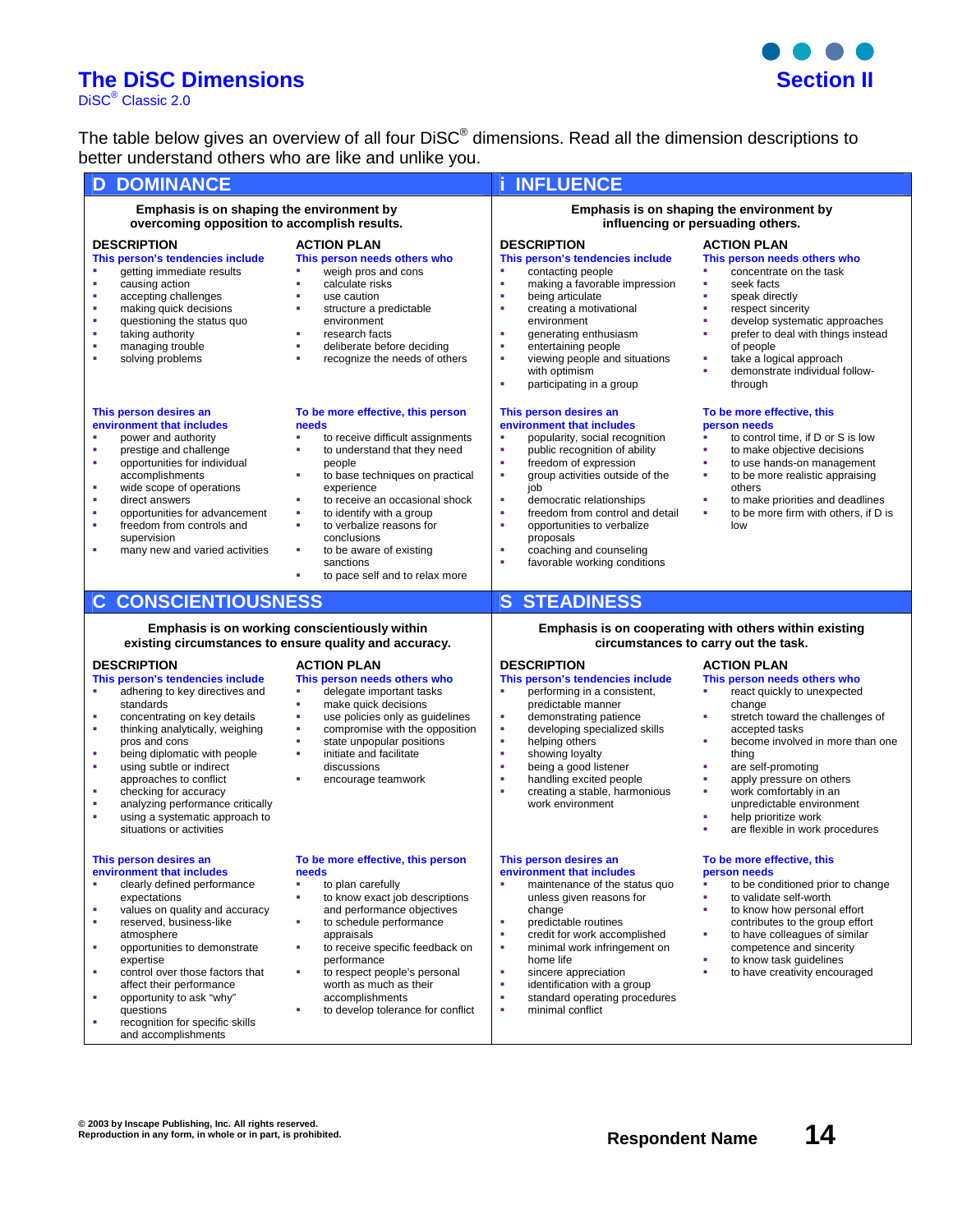### **The Classical Profile Patterns is a section of the Classical Profile Patterns**

DiSC® Classic 2.0



On the following pages are descriptions of all 15 Classical Profile Patterns, each portraying the behavior of people with a specific blend of the four DiSC<sup>®</sup> dimensions.

**Achiever Pattern**



**Emotions:** is industrious and diligent; displays frustration

**Goal:** personal accomplishments, sometimes at the expense of the group's goal

**Judges others by:** ability to achieve concrete results

**Influences others by:** accountability for own work

**Value to the organization:** sets and completes key result areas for self

**Overuses:** reliance on self; absorption in the task

**Under Pressure:** becomes frustrated and impatient; becomes more of a "do-er" and less of a "delegator"

**Fears:** others with competing or inferior work standards affecting results

**Would increase effectiveness with more:** reduction of "either-or" thinking; clarity of task priority; consideration of optional approaches; willingness to compromise short-term for longrange benefits

The motivation of Achievers is largely internal and flows from deeply felt personal goals. Their commitment to their own goals precludes an automatic acceptance of the group's goals. Achievers need to see how they can blend their personal goals with the organization's goals. By retaining control over the direction of their lives, Achievers develop a strong sense of accountability.

Achievers demonstrate a keen interest in their work and an intense, continual pursuit of accomplishment. They have a high opinion of their work and under pressure may hesitate to delegate tasks. Instead, they take on the work themselves to ensure that things are done right. When they delegate, they have a tendency to take back the task if it does not go according to their expectations. Their guiding premise is, "If I succeed, I want the credit, and if I fail, I will take the blame."

An Achiever should communicate more with others to expand their thinking beyond either "I have to do it myself" or "I want all the credit." They may need assistance to find new approaches for achieving their desired results. Achievers function at peak efficiency, and they expect recognition equal to their contribution -- high wages in profit organizations and leadership positions in other groups.

**Agent Pattern**



**Emotions:** accepts affection; rejects aggression

**Goal:** group acceptance

**Judges others by:** commitment to tolerate and include everyone

**Influences others by:** empathy; friendship

**Value to the organization:** supports, harmonizes, empathizes; focuses on service

**Overuses:** kindness

**Under Pressure:** becomes persuasive, using information or key friendships if necessary

**Fears:** dissension; conflict

**Would increase effectiveness with more:** strength in the realization of who they are and what they can do; firmness and self-assertion; ability to say "no" when appropriate

Agents are attentive to both the human relations and task aspects of their work situation. Empathetic and supportive, they are good listeners and known for their willing ear. Agents make people feel wanted and needed. Because Agents respond to others' needs, people do not fear being rejected by Agents. Agents offer friendship and are willing to perform services for others.

Agents have excellent potential for effectively organizing and completing tasks. Agents naturally promote harmony and teamwork and are particularly good at doing for others what they find difficult to do for themselves.

Agents fear conflict and dissension. Their supportive approach may enable others tolerate a situation, rather than encouraging them in active problem-solving. In addition, the Agent's tendency to adopt a "low" profile - instead of having open confrontations with aggressive individuals -- may be perceived as a lack of "toughness." Although they are concerned with fitting into the group, Agents have a fair degree of independence.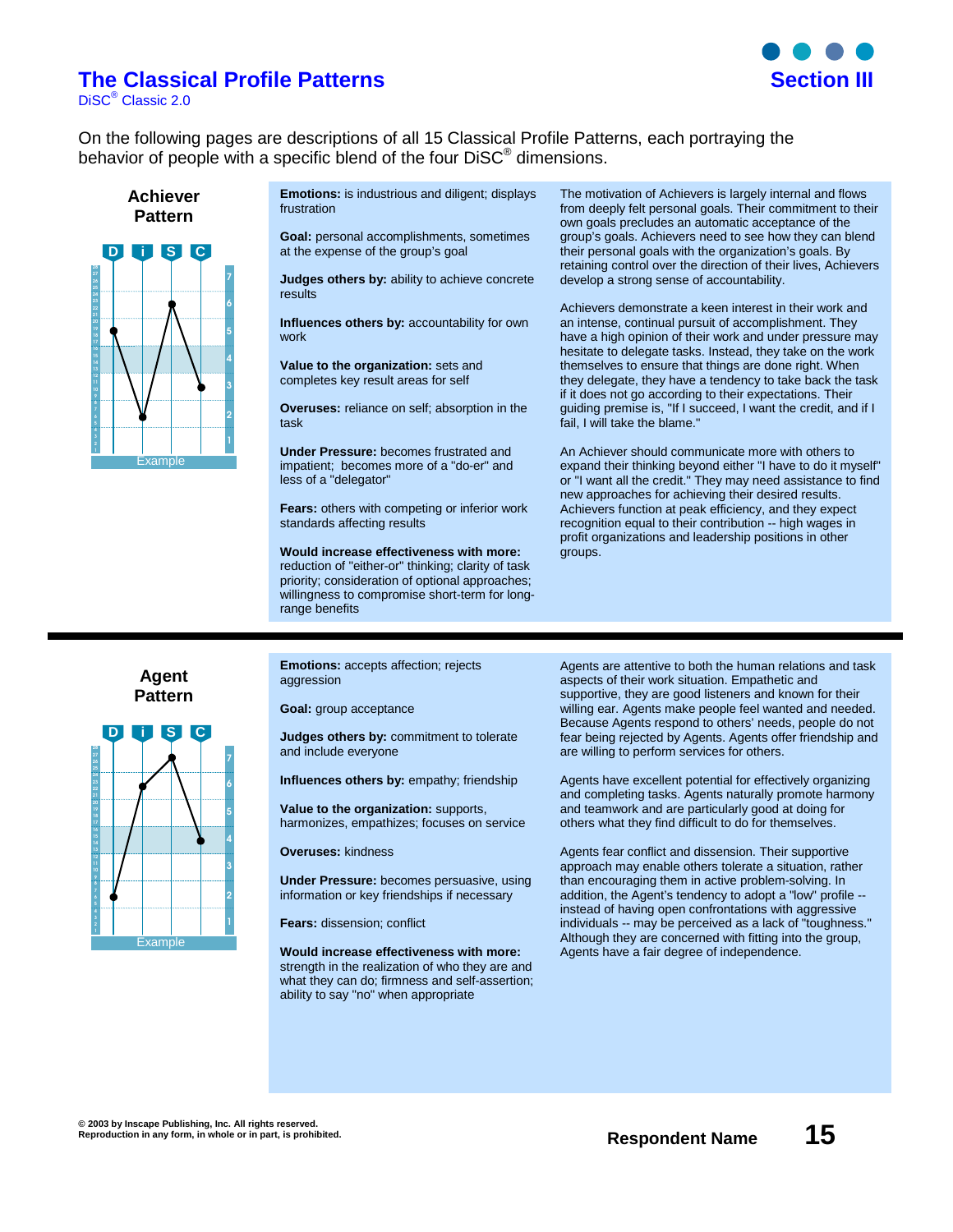### **The Classical Profile Patterns is a section of the Classical Profile Patterns**

DiSC® Classic 2.0



**Appraiser Pattern**



**Emotions:** is driven to look good

**Goal:** "victory" with flair

**Judges others by:** ability to initiate activities

**Influences others by: competitive recognition** 

**Value to the organization:** accomplishes goals with the team

**Overuses:** authority; ingenuity

**Under Pressure:** becomes restless, critical, impatient

**Fears:** "loss" or "failure"; others' disapproval

**Would increase effectiveness with more:** individual follow-through; empathy when showing disapproval; steadier pace

Appraisers make creative ideas serve practical purposes. They use direct methods to accomplish results. Appraisers are competitive, but other people tend to view Appraisers as assertive rather than aggressive because Appraisers are considerate of others. Instead of giving orders or commands, Appraisers involve people in the task through persuasion. They elicit the cooperation of those around them by explaining the rationale of the proposed activities.

Appraisers help others visualize the steps that are necessary to accomplish results. Appraisers usually speak from a detailed plan of action that they have developed to ensure an orderly progression toward results. In their eagerness to win, Appraisers can become impatient when their standards are not maintained or when extensive follow-through is required.

Appraisers are good critical thinkers. They are verbal in their criticisms, and their words occasionally may be caustic. Appraisers have better control of the situation if they relax and pace themselves. A helpful axiom to achieve this is, "You win some and you lose some."

#### **Counselor Pattern**



**Emotions:** being approachable; showing affection and understanding

**Goal:** friendship; happiness

**Judges others by:** positive acceptance of others; ability to look for the good in people

**Influences others by:** personal relationships; "open door" policy

**Value to the organization:** remaining stable and predictable; developing a wide range of friendships; listening to others' feelings

**Overuses:** indirect approach; tolerance

**Under Pressure:** becomes overly flexible and intimate; is too trusting without differentiating among people

**Fears:** pressuring people; being accused of causing harm

**Would increase effectiveness with more:** attention to realistic deadlines; initiative to complete the task

Counselors are particularly effective in solving people problems. They impress others with their warmth, empathy, and understanding. Their optimism makes it easy to look for the good in others. Counselors prefer to deal with others by building long-standing relationships. As a good listener with a willing ear for problems, a Counselor offers suggestions gently and refrains from imposing his or her ideas on others.

Counselors tend to be overly tolerant and patient with non-producers. Under pressure, they may have difficulty confronting performance problems. Counselors may be indirect when issuing orders, making demands, or disciplining others. By adopting the attitude that "people are important," Counselors may place less emphasis on task accomplishment. They sometimes require assistance to set and meet realistic deadlines.

Counselors often take criticism as a personal affront, but they respond well to attention and compliments for completed assignments. When in a position of responsibility, Counselors tend to be attentive to the quality of working conditions and provide adequate recognition for members of their group.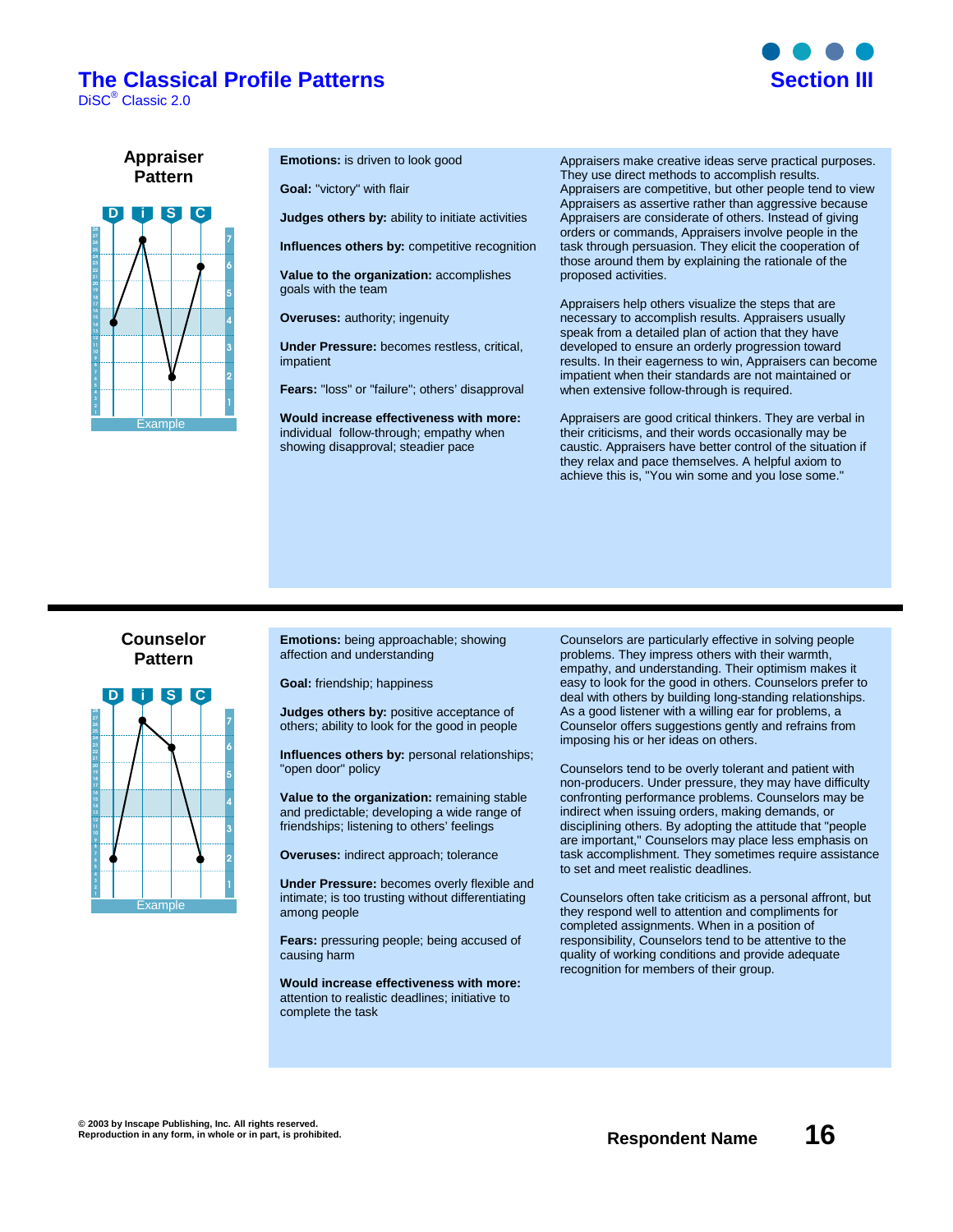### **The Classical Profile Patterns <b>Section III**

DiSC® Classic 2.0



#### **Creative Pattern**



**Emotions:** accepts aggression; restrains expression

**Goal:** dominance; unique accomplishments

**Judges others by:** personal standards; progressive ideas for accomplishing tasks

**Influences others by:** ability to pace development of systems and innovative approaches

**Value to the organization:** initiates or designs changes

**Overuses:** bluntness; critical or condescending attitude

**Under Pressure:** becomes bored with routine work; sulks when restrained; acts independently

**Fears:** lack of influence; failure to achieve their standards

**Would increase effectiveness with more:** warmth; tactful communication; effective team cooperation; recognition of existing sanctions

Persons with a Creative Pattern display opposite forces in their behavior. Their desire for tangible results is counterbalanced by an equally strong drive for perfection and their aggressiveness is tempered by sensitivity. Although they think and react quickly, they are restrained by the wish to explore all possible solutions before making a decision.

Creative persons exhibit foresight when focusing on projects, and they bring about change. Since individuals with a Creative Pattern have a drive for perfection and demonstrate considerable planning ability, the changes they make are likely to be sound, but the method may lack attention to interpersonal relationships.

Creative persons want freedom to explore, and they want the authority to examine and retest findings. They can make daily decisions quickly but may be extremely cautious when making bigger decisions: "Should I take that promotion?" "Should I move to another location?" In their drive for results and perfection, Creative persons may not be concerned about social poise. As a result, they may be cool, aloof, or blunt.

#### **Developer Pattern**



**Emotions:** is concerned with meeting personal needs

**Goal:** new opportunities

**Judges others by:** ability to meet the Developer's standards

**Influences others by:** pursuit of solutions for problems; projection of personal sense of power

**Value to the organization:** avoids "passing the buck"; seeks new or innovative problemsolving methods

**Overuses:** control over people and situations to accomplish his or her own results

**Under Pressure:** works alone to complete tasks; is belligerent if individualism is threatened or challenging opportunities disappear

**Fears:** boredom; loss of control

**Would increase effectiveness with more:** patience, empathy; participation and collaboration with others; follow-through and attention to quality control

Developers tend to be strong-willed individuals, continually seeking new horizons. As self-reliant, independent thinkers, they prefer to find their own solutions. Relatively free of the constraining influence of the group, Developers are able to bypass convention and often create innovative solutions.

While they most often use direct, forceful behavior, Developers can also shrewdly manipulate people and situations. When required to participate with others in situations that limit their individualism, Developers are apt to become belligerent. They are persistent when pursuing the results they desire and will do whatever is necessary to overcome obstacles to success. In addition, they have high expectations of others and can be critical when their standards are not met.

Developers are most interested in achieving their own goals. Opportunities for advancement and challenge are important to them. By focusing on results, they may lack empathy or seem uncaring by dismissing others' concerns.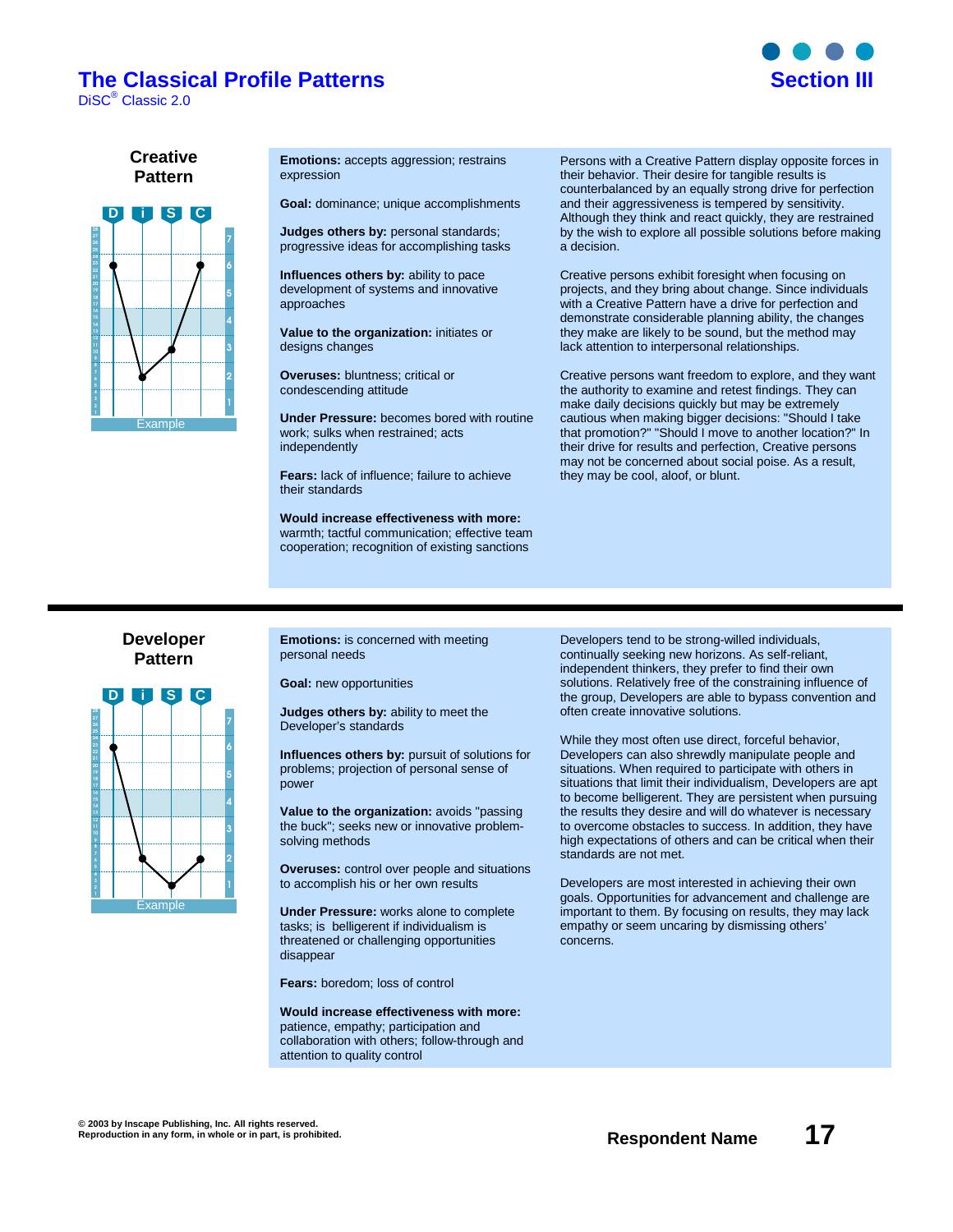### **The Classical Profile Patterns <b>Section III**

DiSC® Classic 2.0



#### **Inspirational Pattern**



**Emotions:** accepts aggression; downplays need for affection

**Goal:** control of their environment or audience

**Judges others by:** projection of personal

strength, character, and social power **Influences others by:** charm, direction,

intimidation; use of rewards

**Value to the organization:** acts as a "people mover"; initiates, demands, compliments, disciplines

**Overuses:** attitude that "the ends justify the means"

**Under Pressure:** becomes manipulative, quarrelsome, or belligerent

**Fears:** weak behavior; loss of social status

**Would increase effectiveness with more:** genuine sensitivity; willingness to help others succeed in their own personal development

Persons with the Inspirational Pattern consciously attempt to modify the thoughts and actions of others. They want to control their environment. They are astute at identifying and manipulating an individual's existing motives in order to direct that person's behavior toward a predetermined end.

Inspirational persons are clear about the results they want, but they do not always immediately verbalize them. They introduce the results they want only after they have primed the other person, offering friendship to those who desire acceptance, authority to those who seek power, and security to those who want a predictable environment.

Inspirational persons can be charming in their interactions. They are persuasive when obtaining assistance for repetitive and time-consuming details. People often experience a conflicting sensation by feeling drawn to Inspirational people and yet being curiously distanced. Others may feel "used" by Inspirational persons' manipulation powers. While they sometimes inspire fear in others and override their decisions, Inspirational persons are generally well-liked by coworkers because they use their considerable verbal skills to persuade others whenever possible. Inspirational persons clearly prefer to accomplish goals through cooperation and persuasion, not domination.

#### **Investigator Pattern**



**Emotions:** is dispassionate; demonstrates self-discipline

**Goal:** power through formal roles and positions of authority

**Judges others by:** use of factual information

**Influences others by:** determination, tenacity

**Value to the organization:** offers comprehensive follow-through; works determinedly on tasks individually or in a small group

**Overuses:** bluntness; suspicion of others

**Under Pressure:** tends to internalize conflict; holds on to grudges

**Fears:** involvement with the masses; responsibility to sell abstract ideas

**Would increase effectiveness with more:** flexibility; acceptance of others; personal involvement with others

Objective and analytical, Investigators are dispassionate "anchors of reality." Generally undemonstrative, they calmly and steadily pursue an independent path toward a fixed goal. Investigators are successful at many things, not because of versatility but due to their dogged determination to follow through. They seek a clear purpose or goal from which they can develop an orderly plan and organize their actions. Once a project has begun, Investigators fight tenaciously to achieve their objectives. Intervention is sometimes necessary to change their direction. As a result, they can be perceived as stubborn and opinionated.

Investigators do well with challenging technical assignments in which they can use actual data to interpret the information and draw conclusions. They respond to logic rather than emotion. When selling or marketing an idea, they are most successful with a concrete product.

Investigators are not especially interested in pleasing people and prefer to work alone. They can be perceived as cold, blunt, and tactless. Because they value their own thinking ability, Investigators evaluate others by how they use facts and logic. To increase their effectiveness in personal interactions, they need to develop a greater understanding of other people, especially others' emotions.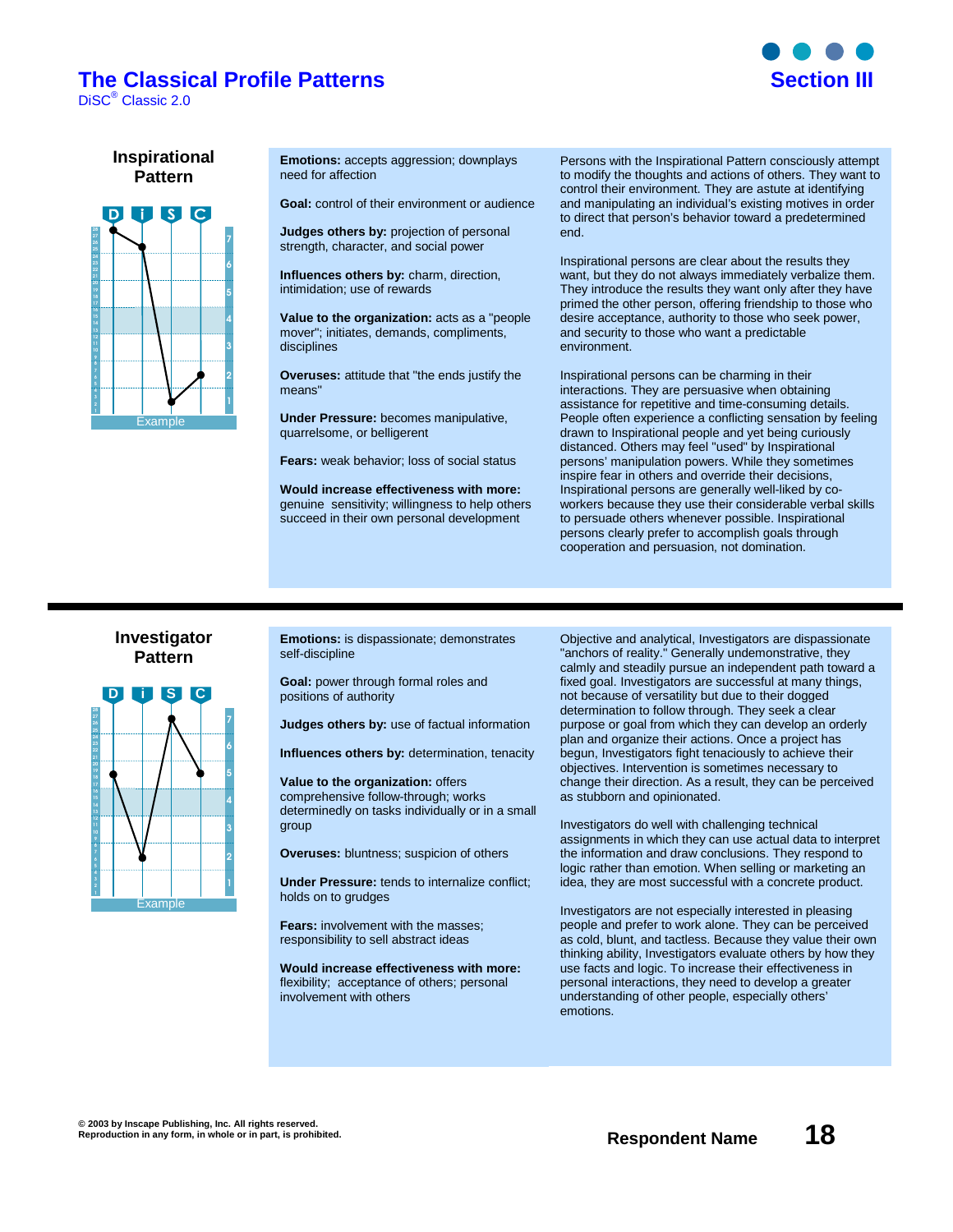### **The Classical Profile Patterns is a section of the Classical Profile Patterns**

DiSC® Classic 2.0



#### **Objective Thinker Pattern**



**Emotions:** rejects interpersonal aggression

**Goal:** correctness

**Judges others by:** ability to think logically

**Influences others by:** use of facts, data, and logical arguments

**Value to the organization:** defines and clarifies; obtains, evaluates, and tests information

**Overuses:** analysis

**Under Pressure:** becomes worrisome

**Fears:** irrational acts; ridicule

**Would increase effectiveness with more:** self-disclosure; public discussion of their insights and opinions

Objective Thinkers tend to have highly developed critical thinking abilities. They emphasize the importance of facts when drawing conclusions and planning actions, and they seek correctness and accuracy in everything they do. To manage their work activities effectively, Objective Thinkers often combine intuitive information with the facts they have gathered. When they are in doubt about a course of action, they avoid public failure by preparing meticulously. For example, Objective Thinkers will master a new skill privately before they use it in a group activity.

Objective Thinkers prefer to work with people who, like themselves, are interested in maintaining a peaceful work environment. Considered shy by some, they may be reticent in expressing their feelings. They are particularly uncomfortable with aggressive people. Despite being mild-mannered, Objective Thinkers have a strong need to control their environment. They tend to exert this control indirectly by requiring others to adhere to rules and standards.

Objective Thinkers are concerned with the "right" answer and may have trouble making decisions in ambiguous situations. With their tendency to worry, they may get bogged down in "analysis paralysis." When they make a mistake, Objective Thinkers often hesitate to acknowledge it. Instead, they immerse themselves in a search for information that supports their position.

#### **Perfectionist Pattern**



**Emotions:** displays competence; is restrained and cautious

**Goal:** stability; predictable accomplishments

**Judges others by:** precise standards

**Influences others by:** attention to detail; accuracy

**Value to the organization:** is conscientious; maintains standards; controls quality

**Overuses:** procedures and "fail-safe" controls; overdependence on people, products, and processes that have worked in the past

**Under Pressure:** becomes tactful and diplomatic

**Fears:** antagonism

**Would increase effectiveness with more:** role flexibility; independence and interdependence; belief in self-worth

Perfectionists are systematic, precise thinkers and workers who follow procedure in both their personal and work lives. Extremely conscientious, they are diligent in work that requires attention to detail and accuracy. Because they desire stable conditions and predictable activities, Perfectionists are most comfortable in a clearly defined work environment. They want specifics on work expectations, time requirements, and evaluation procedures.

Perfectionists may bog down in the details of the decisionmaking process. They can make major decisions but may be criticized for the amount of time they take to gather and analyze information. Although they like to hear the opinions of their managers, Perfectionists take risks when they have facts that they can interpret and use to draw conclusions.

Perfectionists evaluate themselves and others by precise standards for achieving concrete results while adhering to standard operating procedures. This conscientious attention to standards and quality is valuable to the organization. Perfectionists may define their worth too much by what they do and not by who they are as people. As a result, they tend to react to personal compliments by thinking, "What does this person want?" By accepting sincere compliments, Perfectionists can increase their self-confidence.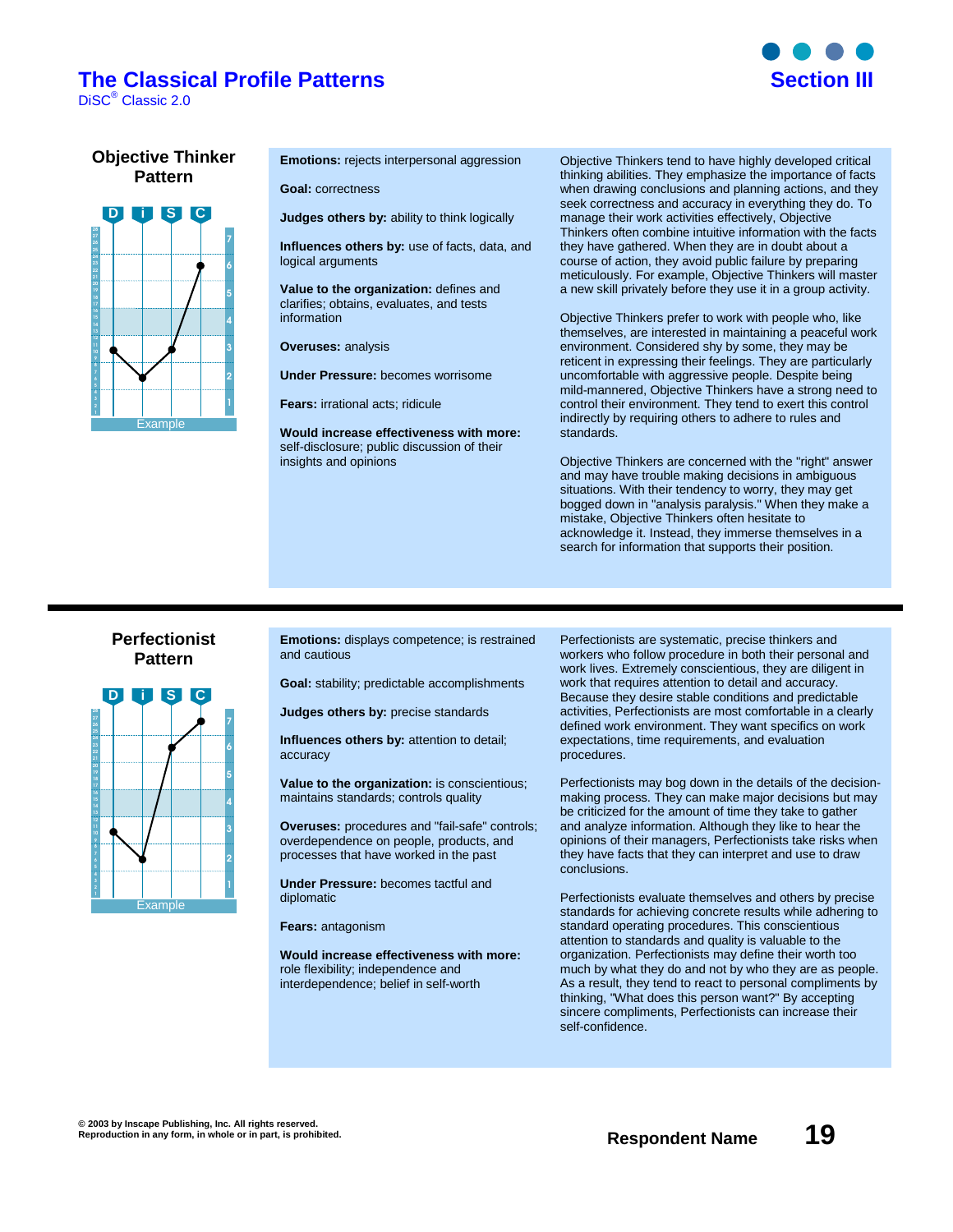### **The Classical Profile Patterns Section III**

DiSC® Classic 2.0



#### **Persuader Pattern**



**Emotions:** trusts others; is enthusiastic

**Goal:** authority and prestige; status symbols

**Judges others by:** ability to verbalize; flexibility

**Influences others by:** friendly, open manner; verbal adeptness

**Value to the organization:** sells and closes; delegates responsibility; is poised and confident

**Overuses:** enthusiasm; selling ability; optimism

**Under Pressure:** becomes indecisive and is easily persuaded; becomes organized to look good

**Fears:** fixed environment; complex relationships

**Would increase effectiveness with more:** challenging assignments; attention to taskdirected service and key details; objective data analysis

Persuaders work with people, striving to be friendly while pushing forward their own objectives. Outgoing and interested in people, Persuaders have the ability to gain the respect and confidence of various types of people. Persuaders can impress their thoughts on others, drawing people to them and retaining them as clients or friends. This ability is particularly helpful when Persuaders sell themselves or their ideas to win positions of authority.

The most favorable environment for Persuaders includes working with people, receiving challenging assignments, and experiencing a variety of work activities that require mobility. They seek work assignments that will give them the opportunity to look good. As a result of their natural positive outlook, Persuaders may be too optimistic about a project's results and others' potential. Persuaders also tend to over-estimate their ability to change the behavior of others.

While Persuaders desire freedom from routine and regimentation, they do need to receive analytical data on a systematic basis. Once alerted to the importance of the "little things," Persuaders can use the information to balance their enthusiasm with a realistic assessment of the situation.

#### **Practitioner Pattern**



**Emotions:** wants to keep up with others in effort and technical performance

**Goal:** personal growth

**Judges others by:** self-discipline; position and promotions

**Influences others by:** confidence in their ability to master new skills; development of "proper" procedures and actions

**Value to the organization:** is skilled in technical and people problem-solving; displays proficiency and specialization

**Overuses:** overattention to personal objectives; unrealistic expectations of others

**Under Pressure:** becomes restrained; is sensitive to criticism

**Fears:** predictability; no recognition as an "expert"

**Would increase effectiveness with more:** genuine collaboration for common benefit; delegation of key tasks to appropriate individuals

Practitioners value proficiency in specialized areas. Spurred by a desire to be "good at something," they carefully monitor their own work performance. Although their aim is to be "the" expert in an area, Practitioners frequently give the impression that they know something about everything. This image is particularly strong when they verbalize their knowledge on a variety of subjects.

As Practitioners interact with others, they project a relaxed, diplomatic, and easygoing style. This congenial attitude may change quickly in their own work area when they become intensely focused in order to meet high standards for performance. Because they value selfdiscipline, Practitioners evaluate others on the basis of their ability to focus on daily performance. They have high expectations of themselves and others, and they tend to verbalize their disappointment.

While they naturally concentrate on developing an organized approach to work and increasing their own skills, Practitioners also need to help others build skills. In addition, they need to increase their appreciation of those who contribute to the work effort even though they may not use the Practitioner's preferred methods.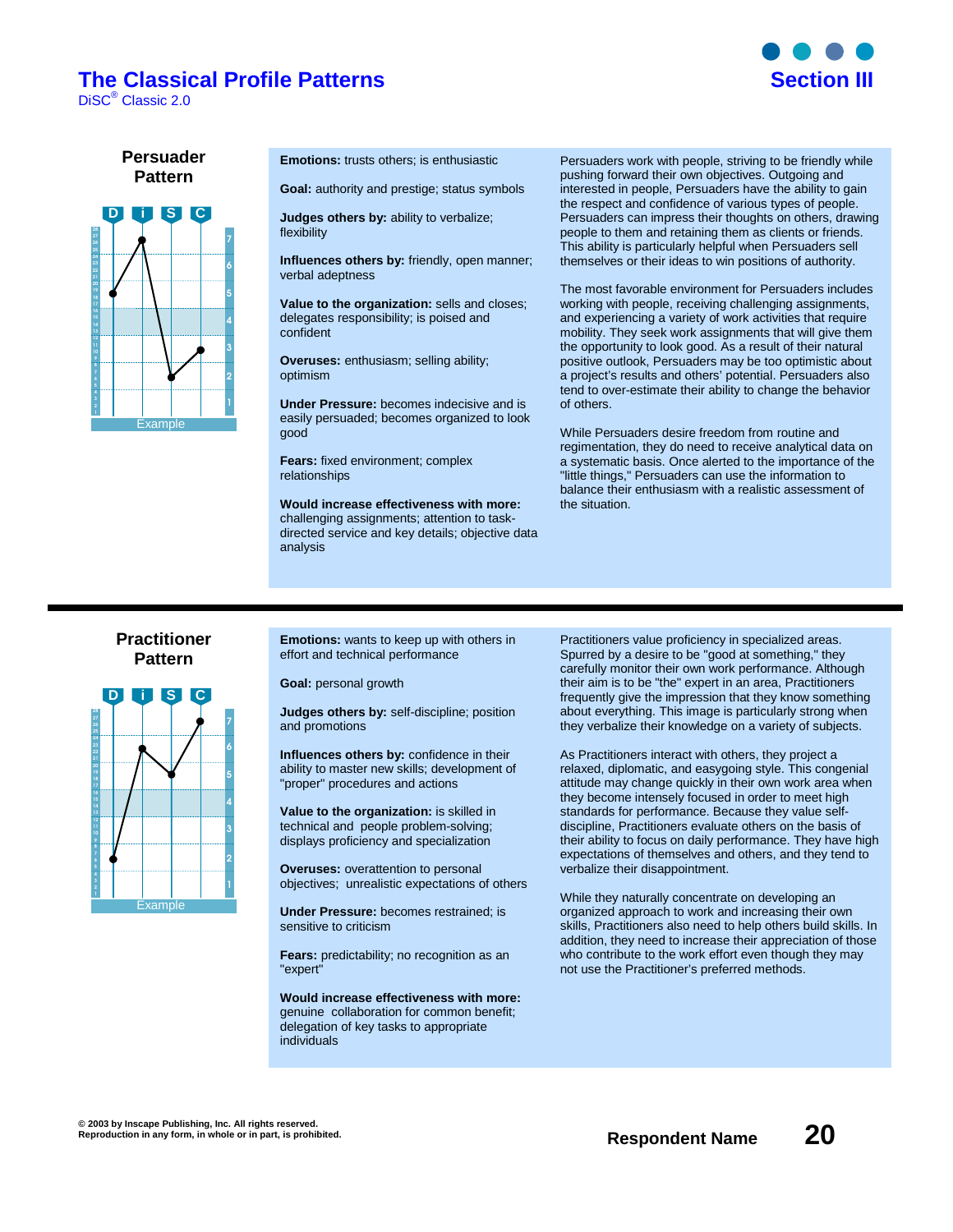### **The Classical Profile Patterns <b>Section III**

DiSC® Classic 2.0



**Promoter Pattern**



**Emotions:** is willing to accept others

**Goal:** approval, popularity

**Judges others by:** verbal skills

**Influences others by:** praise, opportunities, favors

**Value to the organization:** relieves tension; promotes projects and people, including him or herself

**Overuses:** praise, optimism

**Under Pressure:** becomes careless and sentimental; is disorganized

**Fears:** loss of social acceptance and selfworth

**Would increase effectiveness with more:** control of time; objectivity; sense of urgency; emotional control; follow-through on promises, tasks

Promoters have an extensive network of contacts. They are usually gregarious and socially adept, and they develop friendships easily. They rarely antagonize others intentionally. Promoters seek favorable social environments where they can develop and maintain their contacts. Verbally skilled, they promote their own ideas and create enthusiasm for others' projects. With their wide range of contacts, Promoters have access to the people who can help them.

Since Promoters prefer to participate and interact with others in activities, they may be less interested in task accomplishment. They may continue to seek out any situation that involves meeting people and socializing, even though their job requires attention to more solitary activities. They thrive on meetings, committees, and conferences.

Usually optimistic, Promoters tend to overestimate the ability of others. They often leap to favorable conclusions without considering all the facts. Promoters will learn to be objective and emphasize results with coaching and direction. Time management may present challenges for Promoters. By setting a time limit on conversation and discussion, they can remind themselves of the urgency of "closing" and accomplishing the task.

#### **Result-Oriented Pattern**



**Emotions:** verbalizes ego strength; displays rugged individualism

**Goal:** dominance and independence

**Judges others by:** ability to accomplish the task quickly

**Influences others by:** force of character; persistence

**Value to the organization:** persistence; doggedness

**Overuses:** impatience; win-lose competition

**Under Pressure:** becomes critical and faultfinding; resists participating with a team; may overstep boundaries

**Fears:** others will take advantage of them; slowness, especially in task activities; being a pushover

**Would increase effectiveness with more:** verbalization of their reasoning; consideration of other views and ideas about goals and problem solutions; genuine concern for others; patience and humility

Result-Oriented people display self-confidence, which some may interpret as arrogance. They actively seek opportunities that test and develop their abilities to accomplish results. Result-Oriented persons like difficult tasks, competitive situations, unique assignments, and "important" positions. They undertake responsibilities with an air of self-importance and display self-satisfaction once they have finished.

Result-Oriented people tend to avoid constraining factors, such as direct controls, time-consuming details, and routine work. Because they are forceful and direct, they may have difficulties with others. Result-Oriented people prize their independence and may become restless when involved with group activities or committee work. Although Result-Oriented people generally prefer to work alone, they may persuade others to support their efforts, especially when completing routine activities.

Result-Oriented people are quick-thinkers, and they are impatient and fault-finding with those who are not. They evaluate others on their ability to get results. Result-Oriented people are determined and persistent even in the face of antagonism. They take command of the situation when necessary, whether or not they are in charge. In their uncompromising drive for results, they may appear blunt and uncaring.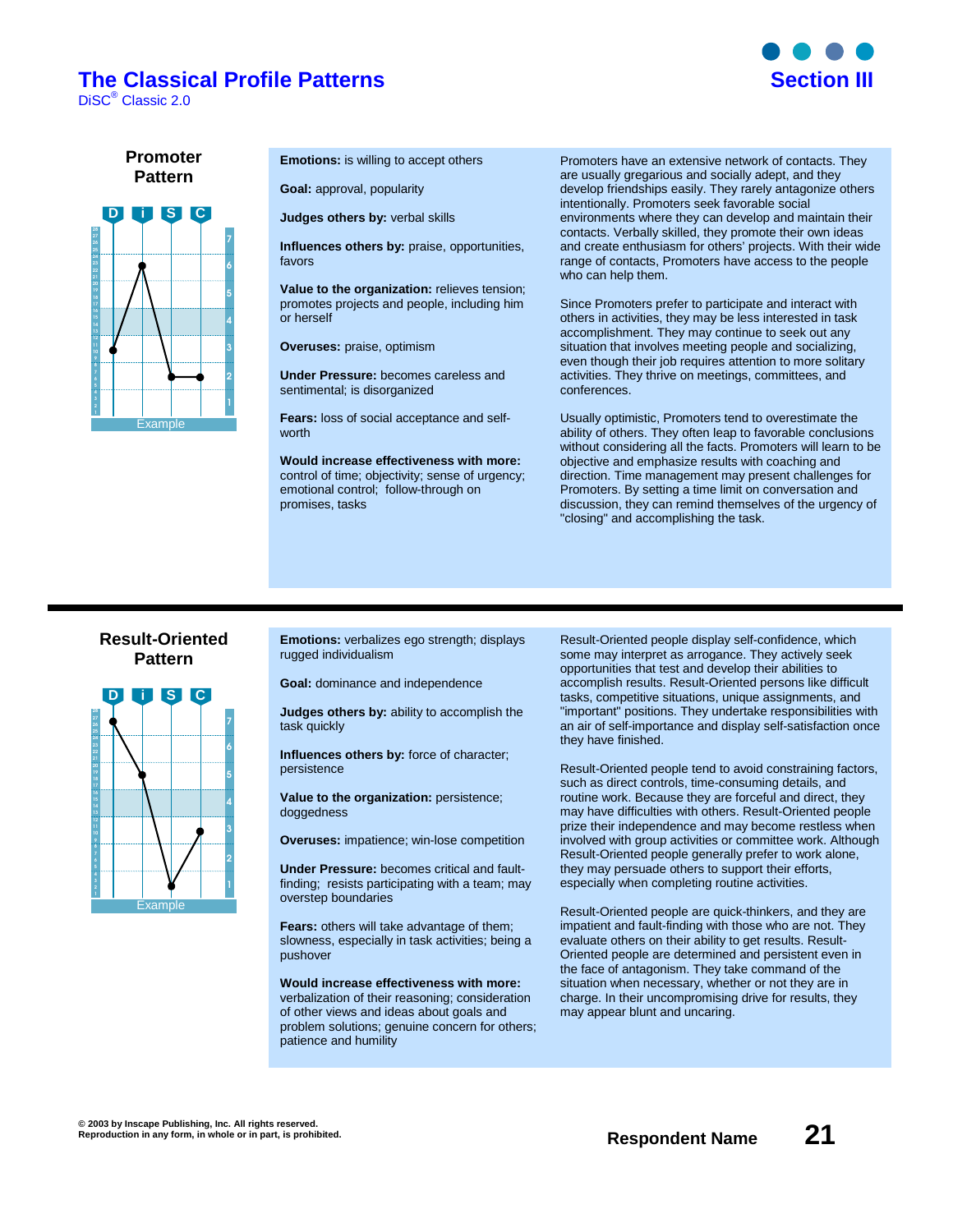### **The Classical Profile Patterns Section III**

DiSC® Classic 2.0



**Specialist Pattern**



**Emotions:** is calculatingly moderate; accommodates others

**Goal:** maintenance of the status quo; controlled environment

**Judges others by:** friendship standards; competence

**Influences others by:** consistent performance; accommodation of others

**Value to the organization:** plans short term; is predictable, consistent; maintains steady pace

**Overuses:** modesty; low risk-taking; passive resistance to innovation

**Under Pressure:** becomes adaptable to those in authority and thinks with the group

**Fears:** change, disorganization

**Would increase effectiveness with more:** public discussion of their ideas; selfconfidence based on feedback; shortcut methods

Specialists "wear well" with others. With their moderate, controlled stance and modest demeanor, they are able to work well with a number of behavioral styles. Specialists are considerate, patient, and always willing to help those they consider friends. They build close relationships with a relatively small group of associates in the work environment.

Their efforts are directed toward retaining familiar and predictable patterns. Most effective in specialized areas, Specialists plan their work along directed channels and achieve a remarkably consistent performance. Appreciation from others helps to maintain that level of consistency.

Specialists are slow to adapt to change. Prior conditioning gives them time to change their procedures while maintaining a consistent level of performance. Specialists may also require help when starting new projects and in developing shortcut methods to meet deadlines. Finished projects are often put aside for further revisions. Specialists should consider throwing away old files that have outlived their usefulness.